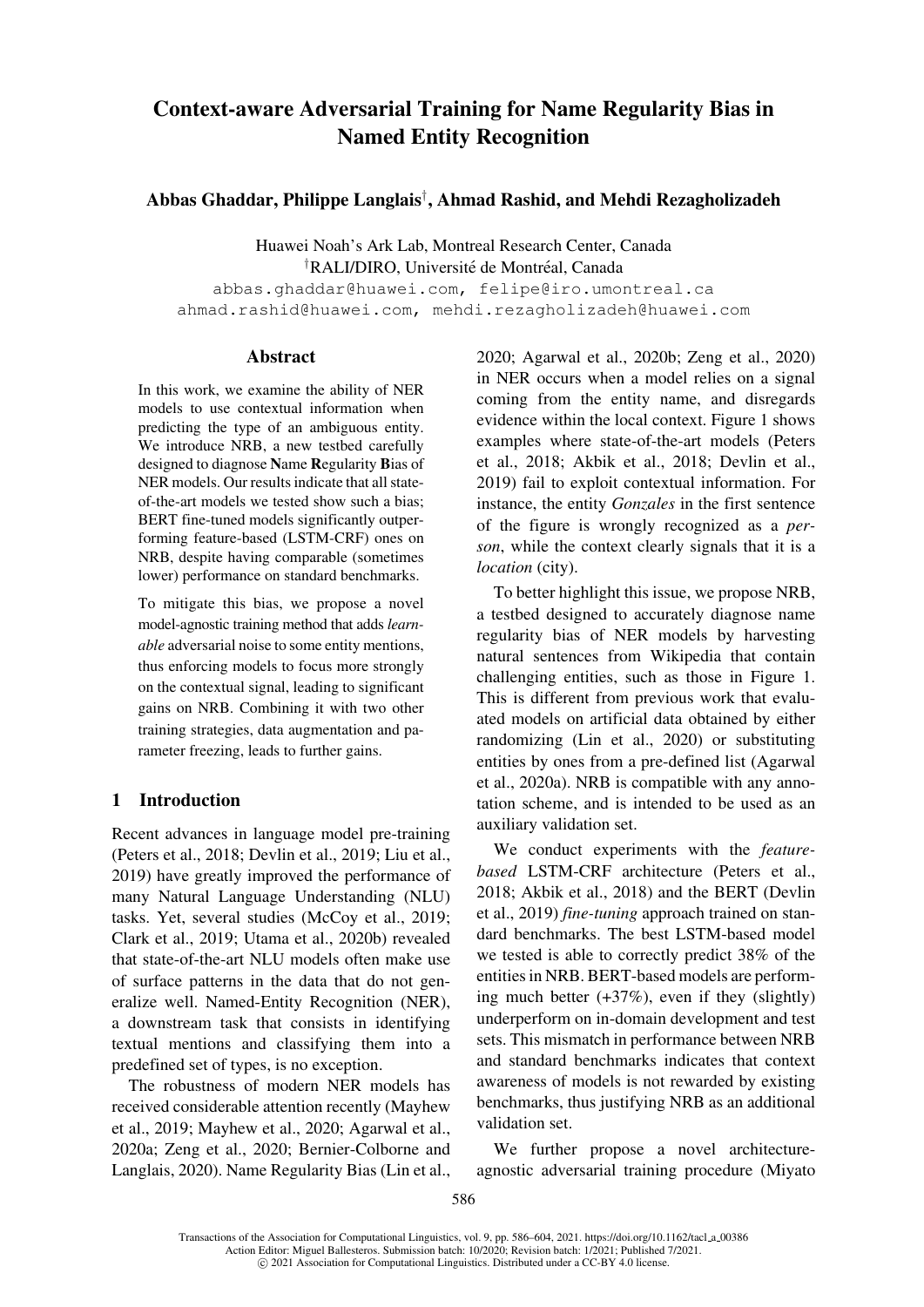**Gonzales, Louisiana** Gonzales $^{LOC}_{PER}$  is a small city in Ascension Parish, Louisiana. Obama, Fukui  $\underline{\text{Obama}}_{PER}^{LOC}$  is located in far southwestern Fukui Prefecture.

Patricia A. Madrid Madrid $_{LOC}^{PER}$  won her first campaign in 1978..

Asda Jayanama  $\frac{\text{Asda}^{PER}_{ORG}}{\text{ORG}}$  joined his brother, Surapong ...

<span id="page-1-0"></span>Figure 1: Examples extracted from Wikipedia (title in bold) that illustrate name regularity bias in NER. Entities of interest are underlined, gold types are in blue superscript, model predictions are in red subscript, and context information is highlighted in purple. Models used in this study disregard contextual information and rely instead on some signal from the named-entity itself.

et al., 2016) in which *learnable* noise vectors are added to named-entity words, weakening their signal, thus encouraging the model to pay more attention to contextual information. Applying it [to](#page-15-3) [bot](#page-15-3)[h](#page-15-4) [feat](#page-15-4)ure-based LSTM-CRF and fine-tuned BERT models leads to consistent gains on NRB (+13 points) while maintaining the same level of performance on standard benchmarks.

The remainder of the paper is organized as follows. We discuss related works in Section 2. We describe how we built NRB in Section 3, and its use in diagnosing named-entity bias of state-of-the-art models in Section 4. In Section 5, we present a novel adversarial traini[ng](#page-1-1) [method](#page-1-1) that we compare and combine with t[wo](#page-3-0) [simpler](#page-3-0) ones. We further analyze these trainin[g methods](#page-6-0) in Section 6, and conclud[e](#page-4-0) [in](#page-4-0) [Sectio](#page-4-0)n 7.

## 2 Related Work

<span id="page-1-1"></span>R[obustness](#page-8-0) [a](#page-8-0)nd out-of-distri[bution](#page-11-6) [gene](#page-11-6)ralization has always been a persistent concern in deep learning applications such as computer vision (Szegedy et al., 2013; Recht et al., 2019), speech processing (Seltzer et al., 2013; Borgholt et al., 2020), and NLU (Søgaard, 2013; Hendrycks and Gimpel, 2017; Ghaddar and Langlais, 2017; [Yaghoobzadeh](#page-17-1) [et](#page-17-1) [al](#page-17-1).[,](#page-16-1) [2019;](#page-16-1) [Hendryck](#page-16-1)s et al., [2020](#page-12-1)). One [key](#page-16-2) [cha](#page-16-2)[llenge](#page-17-2) [beh](#page-16-2)[ind](#page-17-2) [this](#page-12-1) [issue](#page-12-1) [in](#page-12-1) NLU is the tendency of models to quickly leverage surface form features and annotation artifacts (Gururangan et al., 2018), which is often referred to as dataset biases (Dasgupta et al., 2018; Shah et al., 2020). We discuss related works along two [axes: diagnosis and mitig](#page-14-0)ation.

### 2.1 [Diagn](#page-16-3)osing Bi[ais](#page-13-2)

A growing number of studies (Zellers et al., 2018; Poliak et al., 2018; Geva et al., 2019; Utama et al., 2020b; Sanh et al., 2020) are showing that NLU models rely heavi[ly on spurious](#page-18-1) correlations between output labels and surface [featu](#page-18-1)r[es](#page-16-4) [\(e.g.,](#page-16-4) [keywo](#page-16-4)r[ds,](#page-16-4) [lex](#page-16-4)i[cal](#page-13-3) [overlap\),](#page-13-3) [impact](#page-13-3)[ing](#page-17-0) [their](#page-17-0) [generaliza](#page-17-0)t[ion](#page-16-5) [performance.](#page-16-5) Therefore, considerable attention has been paid to design diagnostic benchmarks where models relying on bias would perform poorly. For instance, HANS (McCoy et al., 2019), FEVER Symmetric (Schuster et al., 2019), and PAWS (Zhang et al., 2019) are benchmarks that contain counterexamples to well-known biases in the training data of textual [entailment](#page-15-1) [\(William](#page-15-1)s et al., 2017), fact [verification](#page-16-6) [\(Thorne](#page-16-6) [e](#page-16-6)t al., 2018), a[nd](#page-18-2) [paraphrase](#page-18-2) [ident](#page-18-2)ification (Wang et al., 2018), respectively.

Naturally, many [entity names h](#page-17-3)a[ve a](#page-17-3) strong correlation [with a single](#page-17-4) [type \(](#page-17-4)e.g., <Gonzales, PER> or <M[adrid, LOC>\). Re](#page-17-5)cent works have noted that over-relying on entity name information negatively impacts NLU tasks. Balasubramanian et al. (2020) found that substituting named-entities in standard test sets of natural language inference, coreference resolution, and grammar error correcti[on](#page-12-2) [has](#page-12-2) [a](#page-12-2) [negative](#page-12-2) [impact](#page-12-2) on those tasks. In po[litical](#page-12-2) claims detection (Padó et al., 2019), Dayanik and Padó (2020) show that claims made by frequently occurring politicians in the training data are better recognized t[han those made b](#page-16-7)y [less frequent ones.](#page-13-4)

Recently, Zeng e[t](#page-13-4) [al.](#page-13-4) [\(2](#page-13-4)020) and Agarwal et al. (2020b) conducted two separate analyses on the decision making mechanism of NER models. Both works found that context tokens do contribute [to syst](#page-11-1)em [performance,](#page-18-0) [but](#page-18-0) that [entity](#page-11-1) [names](#page-11-1) play a major role in driving high performances. Agarwal et al. (2020a) reported a performance drop in NER models when entities in standard test sets are substituted with other ones pulled from pre-defined lists. Concurrently, Lin et al. [\(2020\)](#page-11-5) [conduct](#page-11-5)e[d](#page-11-5) [an](#page-11-5) [e](#page-11-5)mpirical analysis on the robustness of NER models in the open domain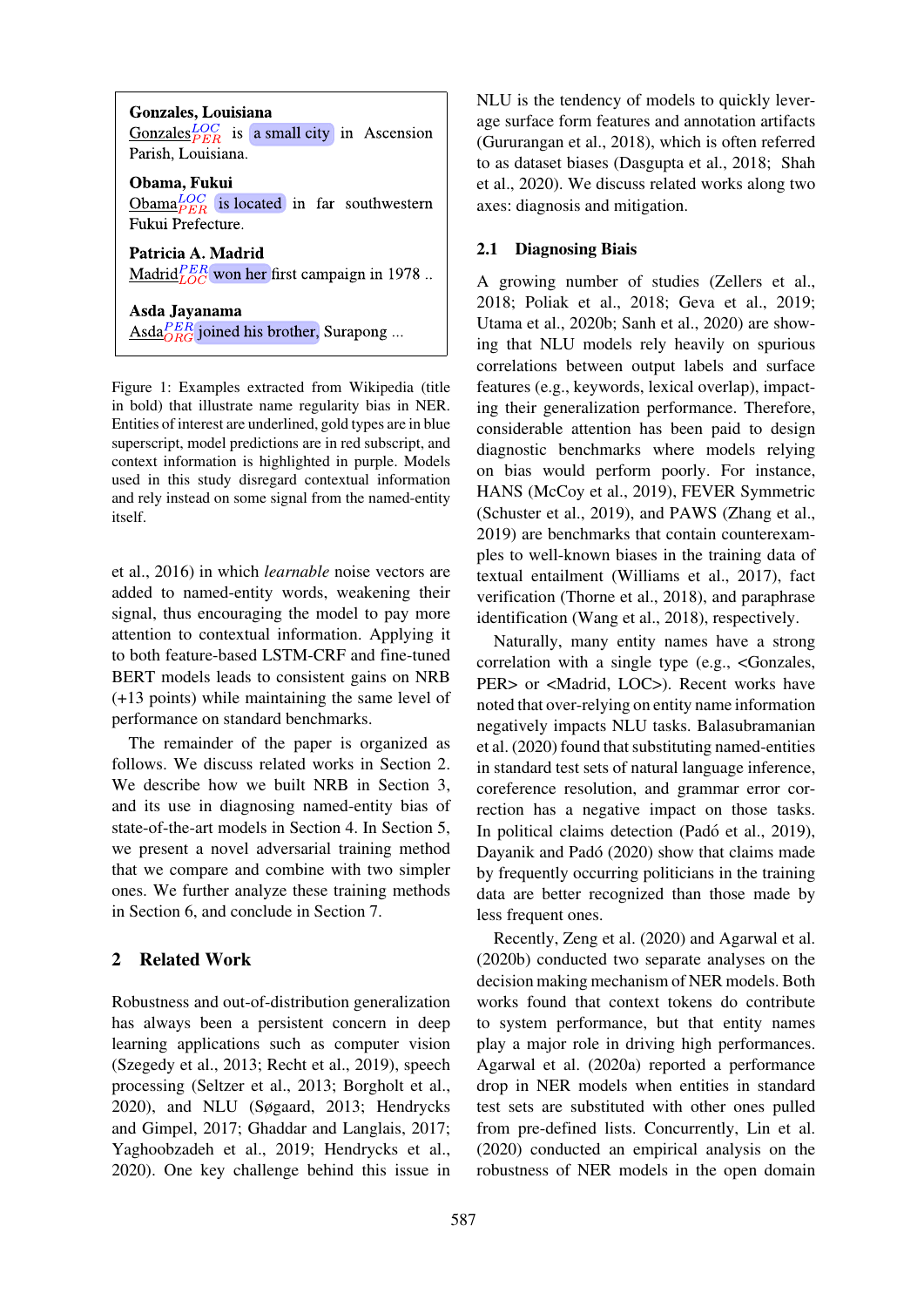scenario. They show that models are biased by strong entity name regularity, and train\test overlap in standard benchmarks. They observe a drop in performance of 34% when entity mentions are randomly replaced by other mentions.

The aforementioned studies certainly demonstrate name regularity bias. Still, in many cases the entity mention is the only key to infer its type, as in ''*James won the league*''. Thus, randomly swapping entity names, as proposed by Lin et al. (2020), typically introduces false positive examples, which obscures observations. Furthermore, creating artificial word sequences i[ntroduces](#page-15-2) [a mis](#page-15-2)match between the pre-training and the fine-tuning phases of large-scale language models.

NER is also challenging because of compounding factors such as entity boundary detection (Zheng et al., 2019), rare words and emerging entities (Strauss et al., 2016), document-level context (Durrett and Klein, 2014), capitalization mismatch (Mayhew et al., 2019), unbalance [datasets](#page-18-3) [\(Ngu](#page-18-3)y[en](#page-18-3) [et](#page-18-3) al., 2020), and domain shift (Alvarad[o](#page-17-6) [et](#page-17-6) [al.,](#page-17-6) [2015;](#page-17-6) [Augens](#page-17-6)tein et al., 2017). It is uncl[ear](#page-13-5) [to](#page-13-5) [us](#page-13-5) [how](#page-13-5) [randomizing](#page-13-5) mentions in a corpus, as p[roposed](#page-15-5) [by](#page-15-5)[Lin](#page-15-5) [et](#page-15-5) [al](#page-15-5). (2020), is [interfering with](#page-12-3) [th](#page-15-6)[ese](#page-12-3) [fa](#page-15-6)ctors.

NRB gathers genuine [entities](#page-12-4) [that](#page-12-4) [appea](#page-12-4)r [in](#page-12-4) [nat](#page-12-4)ural sentences extracted fr[om Wikipe](#page-15-2)d[ia. Ex](#page-15-2)amples are selected so that entity boundaries are easy to identify, and their types can be inferred from the local context, thus avoiding compounding many factors responsible for lack of robustness.

# 2.2 Mitigating Bias

The prevailing approach to address dataset bias consists in adjusting the training loss for biased examples. A number of recent studies (Clark et al., 2019; Belinkov et al., 2019; He et al., 2019; Mahabadi et al., 2020; Utama et al., 2020a) proposed to train a shallow model that exploits manua[lly des](#page-13-1)i[gned biased features. A](#page-12-6) [main m](#page-14-1)[odel](#page-12-5) [is](#page-12-5) [then](#page-12-5) trained in an ensemble with this pre-trained [mode](#page-14-1)[l,](#page-15-7) [in](#page-15-7) [order](#page-15-7) [to](#page-15-7) [discourage](#page-15-7) [the](#page-17-7) [main](#page-17-7) [model](#page-17-7) [from](#page-17-7) adopting the naive strategy of the shallow one.

Adversarial training (Miyato et al., 2016) is a regularization method that has been shown to improve not only robustness (Ebrahimi et al., 2018; Bekoulis et al., 2018), but also generalization (Cheng et al., 2[019;](#page-15-4) [Zhu](#page-15-4) [et](#page-15-4) [al.](#page-15-4), [2019](#page-15-4)) in NLU. It builds on the idea of adding adversarial [exam](#page-13-6)[ples \(Goodfellow et al.,](#page-12-7) 2[014;](#page-13-6) [Fawzi](#page-13-6) [et](#page-13-6) [al.,](#page-13-6)

2016) to the training set, that is, small perturbations of the data that can change the prediction of a classifier. These perturbations for NLP tasks are done at the token embedding level and are norm [boun](#page-13-7)ded. Typically, adversarial training algorithms can be defined as a *minmax* optimization problem wherein the adversarial examples are generated to maximize the loss, while the model is trained to minimize it.

Belinkov et al. (2019) used adversarial training to mitigate the hypothesis-only bias in textual entailment models. Clark et al. (2020) adversar[ially](#page-12-6) [trained](#page-12-6) [a](#page-12-6) [lo](#page-12-6)w and a high capacity model in an ensemble i[n](#page-12-6) [orde](#page-12-6)r to ensure that the latter model is focusing on patterns that should generalize better. Day[anik](#page-13-8) [and](#page-13-8) [Pado](#page-13-8) [\(202](#page-13-8)0) used an ´ extra adversarial loss in order to encourage a political claims detection model to learn more from samples with infrequent politician names. Le Bras et al. ([2020\)](#page-13-4) [proposed](#page-13-4) [an](#page-13-4) [adversa](#page-13-4)rial technique to filter-out biased examples from training material. Models trained on the filtered datasets show improved out-of-distribution performances [on](#page-14-2) [various](#page-14-2) [compute](#page-14-2)r vision and NLU tasks.

Data augmentation is another strategy for enhancing robustness. It was successfully used in Min et al. (2020) and Moosavi et al. (2020) to improve textual entailment performances on the HANS benchmark. The former approach proposes to append original training sentences with their [correspond](#page-15-8)i[ng](#page-15-8) [pr](#page-15-8)edicat[e-arguments](#page-15-9) [tri](#page-15-9)p[lets](#page-15-9) [g](#page-15-9)enerated by a semantic role labelling tagger; while the latter generates new examples by applying syntactic transformations to the original training instances.

Zeng et al. (2020) created new examples by randomly replacing an entity by another one of the same type that occurs in the training data. [New](#page-18-0) [example](#page-18-0)s are considered valid if the type of the replace[d](#page-18-0) [entit](#page-18-0)y is correctly predicted by a NER model trained on the original dataset. Similarly, Dai and Adel (2020) explored different entity substitution techniques for data augmentation tailored to NER. Both studies conclude that data augmentation techniques based on entity substituti[on](#page-13-9) [improves](#page-13-9) [the](#page-13-9) [ov](#page-13-9)erall performances on low resource biomedical NER.

Studies discussed above have the potential to mitigate name regularity bias of NER models. Still, we are not aware of any dedicated work that shows it is so. In this work, we propose ways of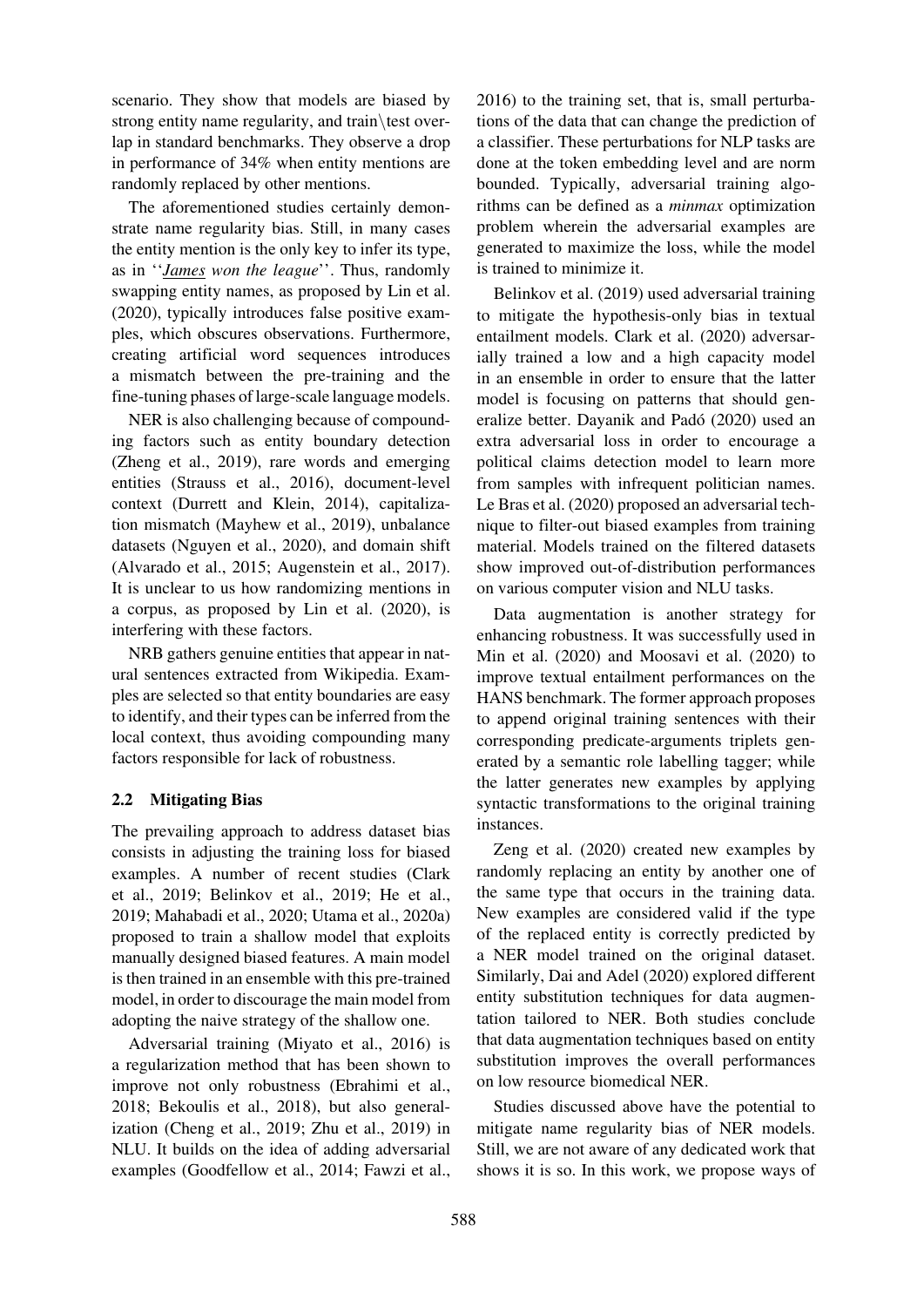mitigating name regularity bias for NER, including an elaborate adversarial method that forces the model to capture more signal from the context. Our methods do not require an extra training stage, or to manually characterize biased features. They are therefore conceptually simpler, and can potentially be combined to any of the discussed techniques. Furthermore, our proposed methods are effective under both low and high resource settings.

# 3 The NRB Benchmark

<span id="page-3-0"></span>NRB is a diagnosing testbed exclusively dedicated to name regularity bias in NER. To this end, it gathers named-entities that satisfy 4 criteria:

- 1. Must be real-world entities within natural sentences  $\rightarrow$  We select sentences from Wikipedia articles.
- 2. Must be compatible with any annotation scheme  $\rightarrow$  We restrict our focus on the 3 most common types found in NER benchmarks: *person*, *location*, and *organization*.
- 3. Boundary detection (segmentation) should not be a bottleneck  $\rightarrow$  We only select single word entities that start with a capital letter.
- 4. Supporting evidences of the type must be restricted to local context only (a window of 2 to 4 tokens)  $\rightarrow$  We developed a primitive *context-only* tagger to filter-out entities with no close-context signal.

The strategy used to gather examples in NRB is illustrated in Figure 2. We first select Wikipedia articles that are listed in a disambiguation page. Disambiguation pages group different topics that could be referred to by the same query term.<sup>1</sup> The query term *[Bromw](#page-3-1)ich* in Figure 2 has its own disambiguation page that contains a link to the city of *West Bromwich*, *West Bromwich Albion Football Club*, and *Kenny [Bromwich](#page-3-1)* the rugb[y](#page-3-2) league player.

We associate each article in a disambiguation page to the entity type found in its corresponding Freebase page (Bollacker et al., 2008), considering only articles whose Freebase type can be mapped to a person, a location, or an organization. We assume tha[t occurrences of](#page-12-8) [the qu](#page-12-8)ery term

| <b>Disambiguation page</b>       |                                            |  |  |  |  |  |  |  |  |  |  |
|----------------------------------|--------------------------------------------|--|--|--|--|--|--|--|--|--|--|
| <i>Bromwich (disambiguation)</i> |                                            |  |  |  |  |  |  |  |  |  |  |
| <b>Ouery term</b>                | <b>Bromwich</b>                            |  |  |  |  |  |  |  |  |  |  |
| Wikipedia article                | Kenny Bromwich                             |  |  |  |  |  |  |  |  |  |  |
| <b>Freebase type</b>             | PER                                        |  |  |  |  |  |  |  |  |  |  |
| Sentence                         |                                            |  |  |  |  |  |  |  |  |  |  |
|                                  | Round 5 of the 2013 NRL season Bromwich    |  |  |  |  |  |  |  |  |  |  |
|                                  | made his NRL debut for the Melbourne Storm |  |  |  |  |  |  |  |  |  |  |
|                                  |                                            |  |  |  |  |  |  |  |  |  |  |
| <b>Taggers</b>                   |                                            |  |  |  |  |  |  |  |  |  |  |
| weak supervision                 | ORG (confidence: 0.97)                     |  |  |  |  |  |  |  |  |  |  |
| context-only                     | PER: 0.58, ORG: 0.30, LOC: 0.12            |  |  |  |  |  |  |  |  |  |  |

Figure 2: Selection of a sentence in NRB.

<span id="page-3-1"></span>within the article are of this type. This assumption was found accurate in previous work on Wikipedia distant supervision for NER (Ghaddar and Langlais, 2016, 2018). The sentence in our example is extracted from the *Kenny Bromwich* article, whose Freebase type can be mapped to a person. Therefore, [we ass](#page-14-4)ume *Bromwich* [in](#page-13-10) [this](#page-13-10) [sentence](#page-13-10) [to](#page-13-10) [be](#page-13-10) [a](#page-14-3) [per](#page-14-3)son.

To decide whether a sentence containing a query term is worth being included in NRB, we rely on two NER taggers. One is a popular NER system that provides a confidence score to each prediction, and that acts as a *weak superviser*, the other is a *context-only* tagger we designed specifically (see Section 3.1) to detect entities with a strong signal from their local context. A sentence is selected if the query term is incorrectly labeled with high confidence (score  $> 0.85$ ) by the former tagger, whi[le](#page-3-3) [the](#page-3-3) [latter](#page-3-3) [o](#page-3-3)ne labels it correctly with high confidence (a gap of at least 0.25 in probability between the first and second predicted types). This is the case of the sentence in Figure 2, where *Bromwich* is incorrectly labeled as an organization by the weak supervision tagger, however correctly labeled as a person by the contex[t-only tag](#page-3-1)ger.

## 3.1 Implementation

<span id="page-3-3"></span>We used the Stanford CoreNLP (Manning et al., 2014) tagger as our weak supervision tagger and developed a simple yet efficient method to build a context-only tagger. For this, we first applied the Stanford tagger to the entire Wiki[pedia](#page-15-10) [dump](#page-15-10) [and](#page-15-10) [repla](#page-15-10)ced all entity mentions identified by their tag. Then, we train a 5-gram language model on the resulting corpus using kenLM (Heafield, 2011).

<span id="page-3-2"></span><sup>1</sup> https://en.wikipedia.org/wiki/Wikipedia :Manual of Style/Disambiguation pages.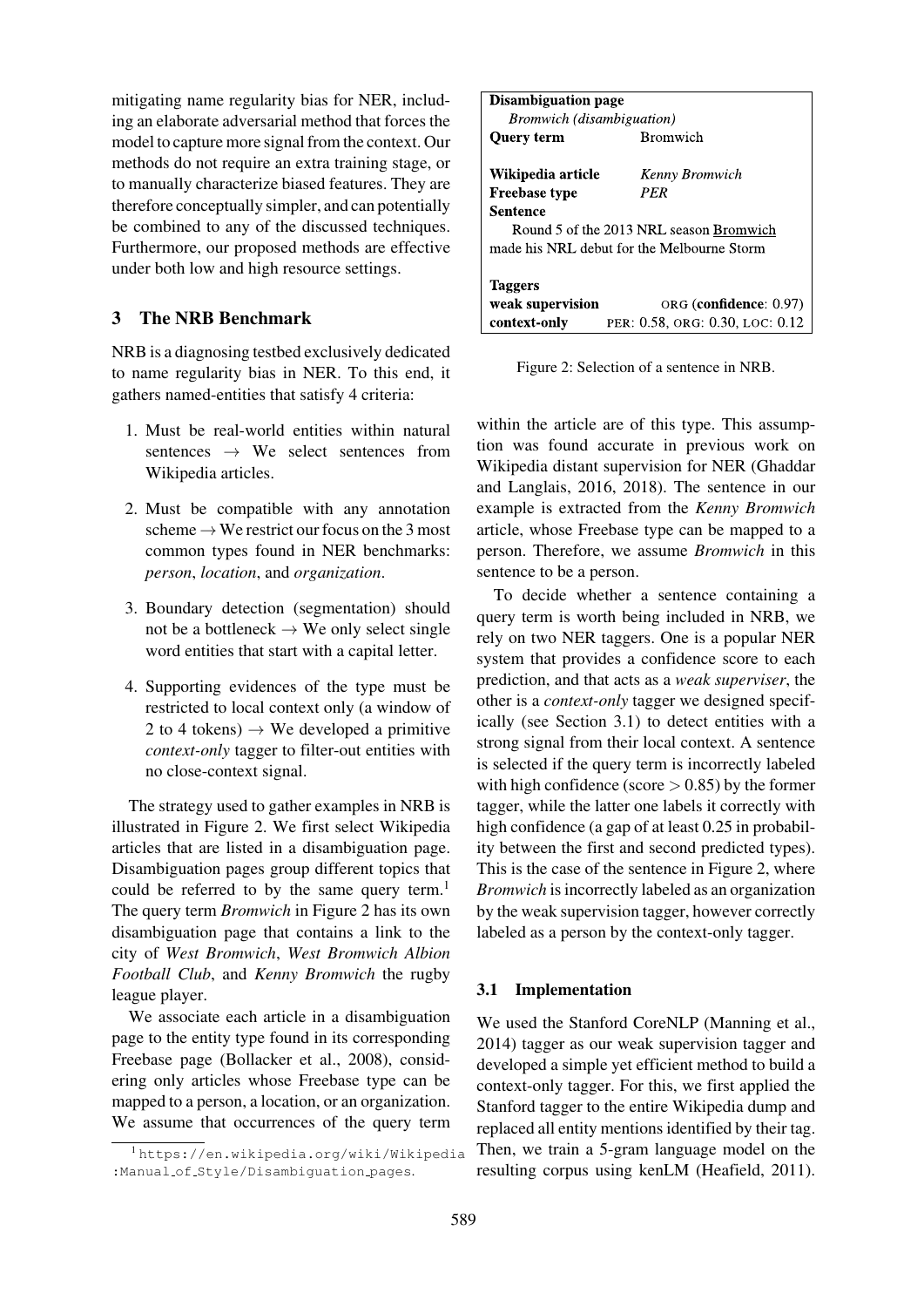Obama is located in far southwestern Fukui Prefecture.

 $\langle$  <?  $>$  is located in far southwestern Fukui Prefecture.

 ${LOC: 0.61, ORG: 0.28, PER: 0.11}$ 

Figure 3: Illustration of a language model used as a context-only tagger.

<span id="page-4-1"></span>Figure 3 illustrates how this model is deployed as an entity tagger: The mention is replaced by an empty slot and the language model is queried for each type. We rank the tags using the per[plexity](#page-4-1) [sc](#page-4-1)ore given by the model to the resulting sentences, then we normalize those scores to get a probability distribution over types.

We downloaded the Wikipedia dump of June 2020, which contains 30k disambiguation pages. These pages contain links to 263k articles, where only 107k (40%) of them have a type in Freebase that can be mapped to the 3 types of interest. The Stanford tagger identified 440k entities that match the query term of the disambiguation pages. The thresholds discussed previously were chosen to select around 5000 of the most challenging examples in terms of name regularity bias. This figure aligns with the number of entities present in the test set of the well-studied CONLL benchmark (Tjong Kim Sang and De Meulder, 2003).

We assessed the annotation quality by asking a human to filter out noisy examples. A sentence [was removed if it contains an annotation](#page-17-8) error, or if the type of the query term cannot be inferred from the local context. Only 1.3% of the examples where removed, which confirms the accuracy of our automatic procedure. NRB is composed of 5275 examples, and each sentence contains a single annotation (see Figure 1 for examples).

# 3.2 Control Set (WTS)

In addition to NRB, [we collecte](#page-1-0)d a set of domain control sentences—called WTS for WITNESS—that contain the very same query terms selected in NRB, but that were correctly labeled by both the Stanford (score  $> 0.85$ ) and the context-only taggers. We selected examples with a small gap  $(< 0.1$ ) between the first and second ranked type assigned to the query term by the latter tagger. Thus, examples in WTS should be easy to tag. For example, because *Obama* the Japanese city (see Figure 3) is selected among the query terms in NRB, we added an instance of *Obama* the president.

Performing poorly on such examples $2$  indicates a d[omain shi](#page-4-1)ft between NRB (Wikipedia) and whatever dataset a model is trained on (we call it the in-domain corpus). WTS is composed of 5192 sentences that have also been manuall[y](#page-4-2) [c](#page-4-2)hecked.

# 4 Diagnosing Bias

# 4.1 Data

<span id="page-4-0"></span>To be comparable with state-of-the-art models, we consider two standard benchmarks for NER: CONLL-2003 (Tjong Kim Sang and De Meulder, 2003) and ONTONOTES 5.0 (Pradhan et al., 2012), which include 4 and 18 types of named-entities, respectively. ONTONOTES is 4 times larger than [CONL](#page-17-8)L, and [both](#page-17-8) [benchmarks](#page-17-8)[mainly](#page-17-8)[cover](#page-17-8)[the](#page-17-8) news domain. We run experiments on the official train/dev/test splits, and report mention-level F1 scores, following previous work. Since in NRB, there is only one entity per sentence to annotate, a system is evaluated on its ability to correctly identify the boundaries of this entity and its type. When we train on ONTONOTES (18 types) and evaluate on NRB (3 types), we perform type mapping using the scheme of Augenstein et al. (2017).

# 4.2 Systems

Following (Devlin et al., 2019), we term all approaches that learn [the](#page-12-4) [encoder](#page-12-4) [from](#page-12-4) [scratc](#page-12-4)h as *feature-based*, as opposed to the ones that finetune a pre-trained model for the downstream task. We conduc[t](#page-13-0) [experiments](#page-13-0) u[sing](#page-13-0) [3](#page-13-0) *feature-based* and 2 *fine-tuning* approaches for NER:

- Flair-LSTM An LSTM-CRF model that uses FLAIR (Akbik et al., 2018) contextualized embeddings as main features.
- ELMo-LSTM The LSTM-CRF tagging model of P[eters et al. \(2018\)](#page-11-3) that uses ELMo contextualized embeddings at the input layer.
- **BERT-LSTM** Similar to the previous model, but repl[acing ELMo by](#page-16-0) a representation gathered from the last four layers of BERT.
- BERT-base The fine-tuning approach proposed by Devlin et al. (2019) using the BERT-base model.

<span id="page-4-2"></span><sup>2</sup>That is, a system that fail to tag *Obama* the president as a person.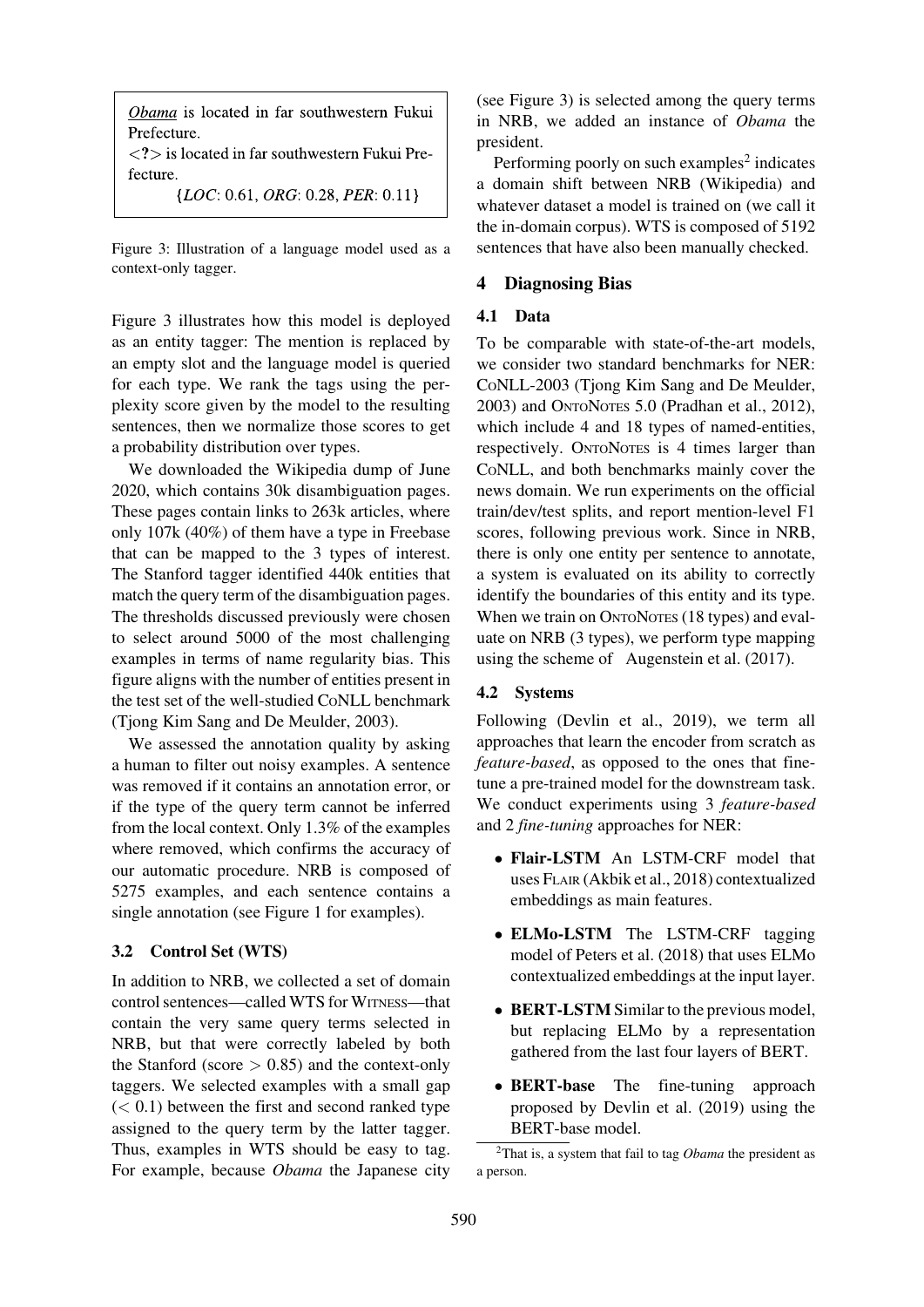| Model                  |       |             | CONLL      |               | <b>ONTONOTES</b>         |       |            |       |  |  |  |
|------------------------|-------|-------------|------------|---------------|--------------------------|-------|------------|-------|--|--|--|
|                        | Dev   | <b>Test</b> | <b>NRB</b> | <b>WTS</b>    | Dev                      | Test  | <b>NRB</b> | WTS   |  |  |  |
|                        |       |             |            | Feature-based |                          |       |            |       |  |  |  |
| Flair-LSTM             | ۰     | 93.03       | 27.56      | 99.58         | $\overline{\phantom{0}}$ | 89.06 | 33.67      | 93.98 |  |  |  |
| ELM <sub>0</sub> -LSTM | 96.69 | 92.47       | 31.65      | 98.24         | 88.31                    | 89.38 | 34.34      | 94.90 |  |  |  |
| <b>BERT-LSTM</b>       | 95.94 | 91.94       | 38.34      | 98.08         | 86.12                    | 87.28 | 43.07      | 92.04 |  |  |  |
|                        |       |             |            | Fine-tuning   |                          |       |            |       |  |  |  |
| <b>BERT-base</b>       | 96.18 | 92.19       | 75.54      | 98.67         | 87.23                    | 88.19 | 75.34      | 94.22 |  |  |  |
| <b>BERT-large</b>      | 96.90 | 92.86       | 75.55      | 98.51         | 89.26                    | 89.93 | 75.41      | 95.06 |  |  |  |

Table 1: Mention level F1 scores of models on CONLL and ONTONOTES, as well as on NRB and WTS.

<span id="page-5-1"></span>• BERT-large The fine-tuning approach using the BERT-large model.

We used Flair-LSTM off-the-shelf, $3$  and reimplemented other approaches using the default settings proposed in the respective papers. For our reimplementations, we used early stopping based on performance on the development set, [a](#page-5-0)nd report average performance over 5 runs. For BERTbased solutions, we adopt spanBERT (Joshi et al., 2020) as a backbone model because it was found by Li et al. (2020) to perform better on NER.

#### 4.3 Results

[Table](#page-14-5) 1 shows the mention level F1 score of th[e](#page-14-6) [systems](#page-14-6) [consi](#page-14-6)dered. FLAIR-LSTM and BERTlarge are the best performing models on in-domain test sets, the maximum gap with other models [being](#page-5-1) [1.](#page-5-1)1 and 2.7 on CoNLL and ONTONOTES respectively. These figures are in line with previous work. What is more interesting is the performance on NRB. Feature-based models do poorly, Flair-LSTM underperforms compared to other models (F1 score of 27.6 and 33.7 when trained on CONLL and ONTONOTES respectively). Fine-tuned BERT models clearly perform better (around 75), but far from in-domain results (92.9 and 89.9 on CONLL and ONTONOTES, respectively). Domain shift is not a reason for those results, since the performances on WTS are rather high (92 or higher). Furthermore, we found that the boundary detection (segmentation) performance on NRB is above 99.2% across all settings. Because errors made on NRB are neither due to segmentation nor to domain shift, they must be imputed to name regularity bias of models.

It is worth noting that BERT-LSTM outperforms ELMo-LSTM on NRB, despite underperforming on in-domain test sets. This may be because BERT was pre-trained on Wikipedia (same domain of NRB), while ELMo embeddings were trained on the One Billion Word corpus (Chelba et al., 2014). Also, we observe that switching from BERT-base to BERT-large, or training on 4 times more data (CONLL versus ONTONOTES) does not help on NRB. This suggests [that](#page-12-9) [name](#page-12-9) [regu](#page-12-9)l[arity](#page-12-9) [b](#page-12-9)ias is neither a data nor a model capacity issue.

#### 4.4 Feature-based vs. Fine-tuning

In this section, we analyze reasons for the drastic superiority of fined-tuned models on NRB. First, the large gap between BERT-LSTM and BERTbase on NRB suggests that this is not related to the representations being used at the input layer.

Second, we tested several configurations of ELMo-LSTM where we scale up the number of LSTM layers and hidden units. We observed a degradation of performance on dev, test, and NRB sets, mostly due to over-parameterized models. We also trained 9-, 6-, and 4-layer BERT-base models,<sup>4</sup> and still noticed a large advantage of BERT models on NRB.<sup>5</sup> This suggests that the higher capacity of BERT alone cannot explain all the gai[ns](#page-5-2).

Third, since by desig[n,](#page-5-3) evidence on the entity type in NRB resides within the local context, it is unlikely that gains on this set come from the ability of Transformers (Vaswani et al., 2017) to better handle long dependencies than LSTM (Hochreiter and Schmidhuber, 1997). To further validate this statement, we fine-tuned BERT models with randomly initialized [weights,](#page-17-9) [excep](#page-17-9)t [the](#page-17-9) [e](#page-17-9)mbedding [layer. We noticed t](#page-14-7)[hat th](#page-14-8)is time, the pe[rformances](#page-14-7)

<span id="page-5-0"></span><sup>3</sup>https://github.com/flairNLP/flair.

<sup>&</sup>lt;sup>4</sup>We used early exit (Xin et al., 2020) at the  $k^{th}$  layer.

<span id="page-5-3"></span><span id="page-5-2"></span><sup>5</sup>The 4-layer model has 53M parameters and performs 52% on NRB.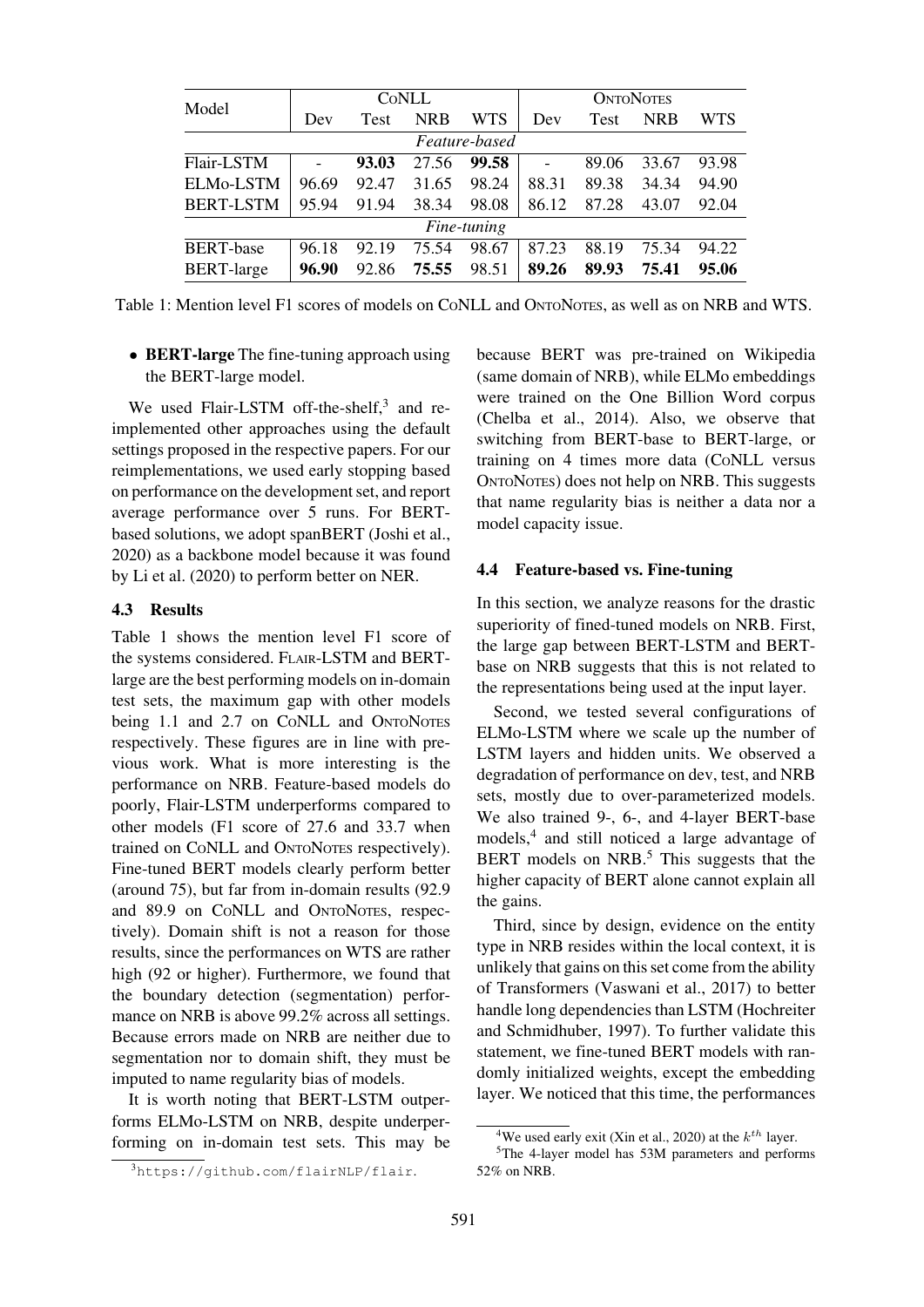on NRB fall into the same range of those of featurebased models, and a drastic decrease (12%–15%) on standard benchmarks. These observations are in keeping with results from Hendrycks et al. (2020) on the out-of-distribution robustness of finetuning pre-trained transformers, and also confirms observations made by Ag[arwal et al. \(2020](#page-14-9)b).

From these analyses, we conclude th[at](#page-14-9) [the](#page-14-9) Masked Language Model (MLM) objective (Devlin et al., 2019) t[hat the BERT](#page-11-1) [models](#page-11-1) were pre-trained with is a key factor driving superior performance of the *fine-tuned* models on NRB. In most cases, the target word is masked or randomly [selected,](#page-13-0) [therefore](#page-13-0) [th](#page-13-0)e model must rely on the context to predict the correct target, which is what a model should do to correctly predict the type of entities in NRB. We think that in fine-tuning, training for a few epochs with a small learning rate helps the model to preserve the *contextual behavior* induced by the MLM objective.

Nevertheless, fine-tuned models recording at best an F1 score of 75.6 on NRB do show some name regularity bias, and fail to capture useful local contextual information.

## 5 Mitigating Bias

<span id="page-6-0"></span>In this section, we investigate training procedures that are designed to enhance the contextual awareness of a model, leading to better performance on NRB without impacting in-domain performance. These training procedures are not supposed to use any external data. In fact, NRB is only used as a diagnosing corpus, once the model is trained. We propose 3 training procedures that can be combined, two of them are architecture-agnostic, and one is specific to *fine-tuning* BERT.

## 5.1 Entity Masking

Inspired by the masking strategy applied during the pre-training phase of BERT, we propose a data augmentation approach that introduces a special [MASK] token in some of the training examples. Specifically, we search for entities in the training material that are preceded or followed by 3 nonentity words. This criterion applies to 35% and 39% of entities in the training data of CONLL and ONTONOTES, respectively. For each such entity, we create a new training example (new sentence) by replacing the entity by [MASK], thus forcing the model to infer the type of masked tokens from the context. We call this procedure *mask*.

#### 5.2 Parameter Freezing

Another simple strategy, specific to *fine-tuning* BERT, consists of freezing part of the network. More precisely, we freeze the bottom half of BERT, including the embedding layer. The intuition is to preserve part of the *predictingby-context* mechanism that BERT has acquired during the pre-training phase. This training procedure is expected to enforce the contextual ability of the model, thus adding to our analysis on the critical role of the MLM objective in pre-training BERT. We name this method *freeze*.

#### 5.3 Adversarial Noise

We propose an adversarial learning algorithm that makes entity type patterns in the input representation less reliable for the model, thus enforcing it to rely more aggressively on the context. To do so, we add a learnable adversarial noise vector (only) to the input representation of entities. We refer to this method as *adv*.

Let  $T = \{t_1, t_2, \ldots, t_K\}$  be a predefined set of types such as PER, LOC, and ORG in our case. Let  $x = x_1, x_2, \ldots, x_n$  be the input sequence of length  $n, y = y_1, y_2, \ldots, y_n$  be the gold label sequence following the  $IOB<sup>6</sup>$  tagging scheme, and  $y' = y'_1, y'_2, \dots, y'_n$  be a sequence obtained by adding noise to  $y$  at the mention-level, that is, by randomly replacing the type of mentions in  $y$ with some noisy type sample[d](#page-6-1) [f](#page-6-1)rom  $T$ .

Let  $\mathcal{Y}_{ij}(t) = y_i, \ldots, y_j$  be a mention of type  $t \in T$ , spanning the sequence of indices i to j in y. We derive a noisy mention  $y_{ij}'$  in y' from  $\mathcal{Y}_{ij}(t)$  as follows:

$$
\mathcal{Y}'_{ij} = \begin{cases} \mathcal{Y}_{ij}(t') & p \sim U(0,1) \le \lambda \\ t' \sim \text{Cat}_{\gamma \in T \setminus \{t\}}(\gamma | \xi = \frac{1}{K-1}) \\ \mathcal{Y}_{ij}(t) & \text{otherwise} \end{cases}
$$

where  $\lambda$  is a threshold parameter,  $U(0, 1)$  refers to the uniform distribution in the range [0,1],  $\text{Cat}(\gamma | \xi = \frac{1}{K-1})$  is the categorical distribution whose outcomes are equally likely with the probability of  $\xi$ , and the set  $T \setminus \{t\} = \{t' :$  $t' \in T \wedge t' \neq t$  stands for the set T excluding type  $t$ .

<span id="page-6-1"></span><sup>&</sup>lt;sup>6</sup>Naturally applies to other schemes, such as BILOU that Ratinov and Roth (2009) found more informative.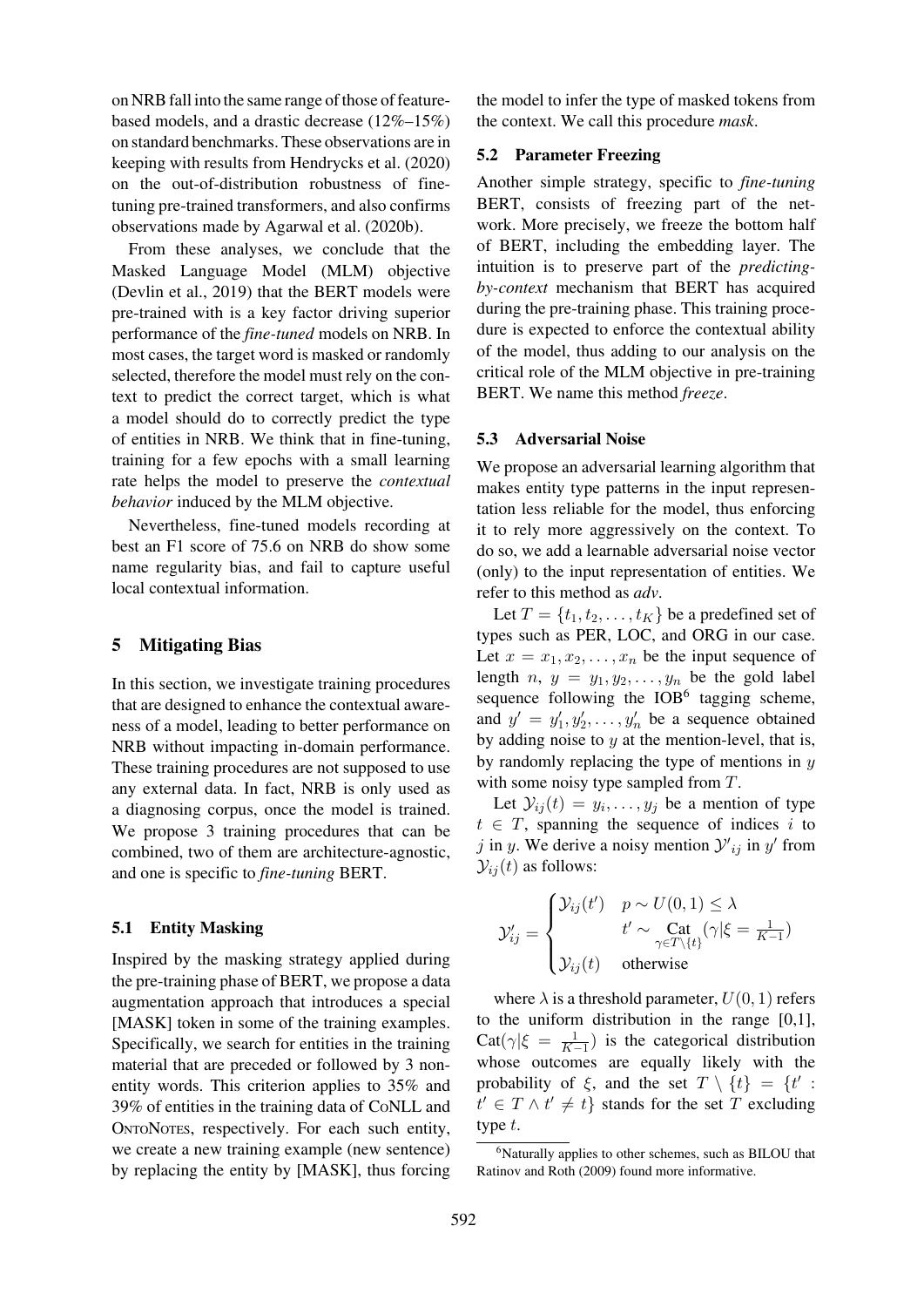

Figure 4: Illustration of our adversarial method applied on the entity *New York*. First, we generate a noisy type (PER), and then add a learnable noise embedding ( $LOC \rightarrow PER$ ) to the input representation of that entity. This will make entity patterns (hashed rectangles) unreliable for the model, hence forcing it to collect evidences (dotted arrow) from the context. The noise embedding matrix and the noise label projection layer weights (dotted rectangle) are trained independently from the model parameters.

<span id="page-7-0"></span>The above procedure only applies to the entities that are preceded or followed by 3 context words. For instance, in Figure 4, we produce a noisy type for *New York* (PER), but not for *John* ( $p > \lambda$ ). Also, note that we generate a different sequence  $y'$  from  $y$  at each train[ing](#page-7-0) epoch.

Next, we de[fine](#page-7-0) [a](#page-7-0) [le](#page-7-0)arnable noisy embedding matrix  $E' \in \mathbb{R}^{m \times d}$  where  $m = |T| \times (|T| - 1)$  is the number of valid type switching possibilities, and  $d$  is the dimension of the input representations of x. For each token with a noisy label, we add the corresponding noisy embedding to its input representation. For other tokens, we simply add a zero vector of size d. As depicted in Figure 4, the noisy type of the entity *New York* is PER, therefore we add the noise embedding at index  $LOC \rightarrow PER$  to its input representation.

Then, the input representation of the s[equence](#page-7-0) [is](#page-7-0) fed to an encoder followed by an output layer, such as LSTM-CRF in Peters et al. (2018), or BERT-Softmax in Devlin et al. (2019). First, we extend the aforementioned models by generating an extra logit  $f'$  using a p[rojection layer para](#page-16-0)metrized by  $W'$  and foll[owed by a sof](#page-13-0)t[max f](#page-13-0)unction. As shown in Figure 4, for each token the model produces two logits relative to the true and noisy tags. Then, we train the entire model to minimize two losses:  $L_{true}(\theta)$  and  $L_{noisy}(\theta')$ , where  $\theta$  is the original set of [paramete](#page-7-0)rs and  $\theta' = \{E', W'\}$  is the extra set we added (dotted boxes in Figure 4).  $L_{true}(\theta)$  is

the regular loss on the true tags, while  $L_{noisy}(\theta')$ is the loss on the noisy tags defined as follows:

$$
L_{\text{noisy}}(\theta') = \sum_{i=1}^{n} \mathbb{1} \left( y'_i \neq y_i \right) \text{CE} \left( f'_i, y'_i \right)
$$

where CE is the cross-entropy loss function. Both losses are minimized using gradient descent. It is worth mentioning that  $\lambda$  is the only hyper-parameter of our *adv* method. It controls how often noisy embeddings are added during training. Higher values of  $\lambda$  increase the amount of uncertainty around salient patterns in the input representation of entities, hence preventing the model from overfitting those patterns, and therefore pushing it to rely more on context information. We tried values of  $\lambda$  between 0.3 and 0.9, and found  $\lambda = 0.8$  to be the best one based on CONLL and ONTONOTES development sets.

#### 5.4 Results

We trained models on CONLL and ONTONOTES, and evaluated them on their respective TEST set.<sup>7</sup> Recall that NRB and WTS are only used as auxiliary diagnosing sets. Table 2 shows the impact of our training methods when fine-tuning the BERTlarge model (the one that performs best on NRB[\).](#page-7-1)

First, we observe that each training method significantly improv[es](#page-8-1) [the](#page-8-1) [pe](#page-8-1)rformance on NRB.

<span id="page-7-1"></span><sup>7</sup>Performances on DEV show very similar trends.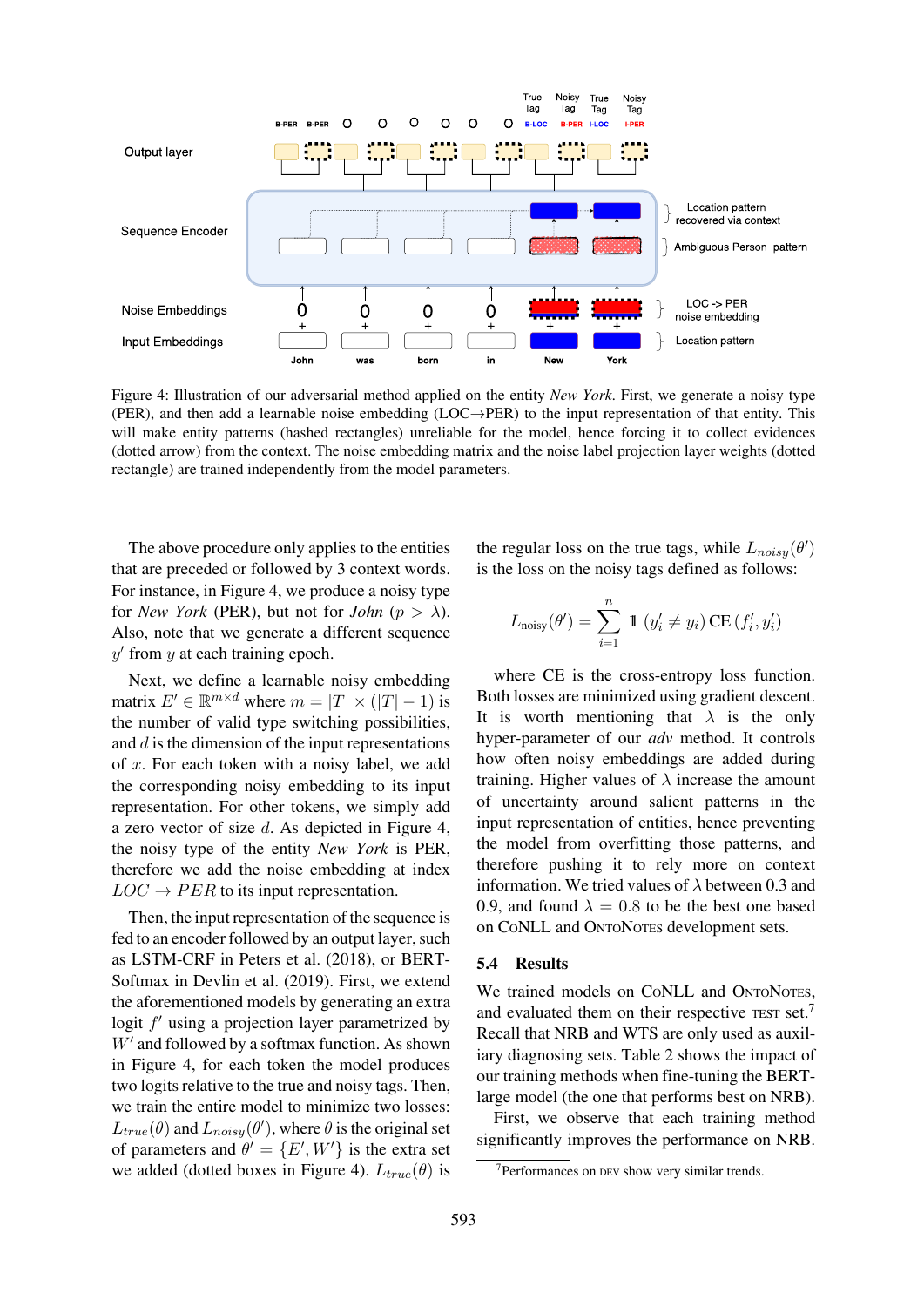| Method          |      | CONLL      |            | <b>ONTONOTES</b> |            |            |  |  |  |  |
|-----------------|------|------------|------------|------------------|------------|------------|--|--|--|--|
|                 | Test | <b>NRB</b> | <b>WTS</b> | <b>Test</b>      | <b>NRB</b> | <b>WTS</b> |  |  |  |  |
| <b>BERT-lrg</b> | 92.8 | 75.6       | 98.6       | 89.9             | 75.4       | 95.1       |  |  |  |  |
| +mask           | 92.9 | 82.9       | 98.4       | 89.8             | 77.3       | 96.5       |  |  |  |  |
| +freeze         | 92.7 | 83.1       | 98.4       | 89.9             | 79.8       | 96.0       |  |  |  |  |
| +adv            | 92.7 | 86.1       | 98.3       | 90.1             | 85.8       | 95.2       |  |  |  |  |
| $+f\&m$         | 92.8 | 85.5       | 97.8       | 89.9             | 80.6       | 95.9       |  |  |  |  |
| +a&m            | 92.8 | 87.7       | 98.1       | 89.7             | 87.6       | 95.9       |  |  |  |  |
| +a&f            | 92.7 | 88.4       | 98.2       | 90.0             | 88.1       | 95.7       |  |  |  |  |
| +a&m&f          | 92.8 | 89.7       | 97.9       | 89.9             | 88.8       | 95.6       |  |  |  |  |

Table 2: Impact of training methods on BERT-large models fine-tuned on CONLL or ONTONOTES.

<span id="page-8-1"></span>

| Method                                     | CONLL |                               | <b>ONTONOTES</b> |  |  |  |  |  |
|--------------------------------------------|-------|-------------------------------|------------------|--|--|--|--|--|
|                                            |       | Test NRB WTS Test NRB WTS     |                  |  |  |  |  |  |
| E-LSTM   92.5 31.7 98.2   89.4 34.3 94.9   |       |                               |                  |  |  |  |  |  |
| $+m$ ask   92.4 40.8 97.5   89.3 38.8 95.3 |       |                               |                  |  |  |  |  |  |
| $+adv$                                     |       | 92.4 42.4 97.8 89.4 40.7 95.0 |                  |  |  |  |  |  |
| $+a\&m$                                    |       |                               |                  |  |  |  |  |  |

Table 3: Impact of training methods on the ELMo-LSTM trained on CONLL or ONTONOTES.

<span id="page-8-2"></span>Adding adversarial noise is notably the best performing method on NRB, with an additional gain of 10.5 and 10.4 F1 points over the respective baselines. On the other hand, we observe minor variations on in-domain test sets, as well as on WTS. The paired sample *t*-test (Cohen, 1996) confirms that these variations are not statistically significant ( $p > 0.05$ ). After all, the number of decisions that differ between the baseline and the best model on a given in-domain set [is](#page-13-11) [less](#page-13-11) [than](#page-13-11) [20](#page-13-11).

Second, we observe that combining methods always leads to improvements on NRB; the best configuration being when we combine all 3 methods. It is interesting to note that combining training methods leads to a performance on NRB which does not depend much on the training set used: CONLL (89.7) and ONTONOTES (88.8). This suggests that name regularity bias is a modeling issue, and not the effect of factors such as training data size, domain, or type granularity.

In order to validate that our training methods are not specific to the *fine-tuning* approach, we replicated the same experiments with the ELMo-LSTM. Table 3 shows the performance of the *mask* and *adv* procedures (the *freeze* method does not apply here). The results are in line with th[ose observ](#page-8-2)ed with BERT-large: significant gains on NRB of 14 and 12 points for CONLL and ONTONOTES models, respectively, and no statistically significant changes on in-domain test sets. Again, combining training methods leads to systematic gains on NRB (13 points on average). Differently from fine-tuning BERT, we observe a slight drop in performance of 1.2% on WTS when both methods are used.

The performance of ELMo-LSTM on NRB does not rival the one obtained by fine-tuning the BERT-large model, which confirms that BERT is a key factor to enhance robustness, even if indomain performance is not necessarily rewarded (McCoy et al., 2019; Hendrycks et al., 2020).

## [6 Analysis](#page-15-1)

<span id="page-8-0"></span>So far, we have shown that state-of-the-art models do suffer from name regularity bias, and we proposed model-agnostic training methods that are able to mitigate this bias to some extent. In Section 6.1, we provide further evidence that our training methods force the BERT-large model to better concentrate on contextual cues. In Section 6.2, we replicate the evaluation protocol of Lin [et](#page-8-3) [al.](#page-8-3) [\(2020\)](#page-8-3) [i](#page-8-3)n order to clear out the possibility that our training methods are only valid on NRB. Last, we perform extensive experiments on name [regularity](#page-9-0) [b](#page-9-0)ias under low resource (Section 6.3) [and](#page-15-2) [mult](#page-15-2)i[lingua](#page-15-2)l (Section 6.4) settings.

#### 6.1 Attention Heads

<span id="page-8-3"></span>We leverage the [attention ma](#page-9-1)p of BERT to better understand how our method enhances context encoding. To this end, we calculate the average number of attention heads that point to the entity mentions being predicted at each layer. We conduct this experiment on NRB with the BERT-large model (24 layers with 16 attention heads at each layer) fine-tuned on CONLL.

At each layer, we average the number of heads which have their highest attention weight  $(\text{argmax})$  pointing to the entity name.<sup>8</sup> Figure 5 shows the average number of attention heads that point to an entity mention in the BERTlarge model fine-tuned without our methods, with the adversarial noise method (*adv*), a[nd](#page-8-4) [with](#page-9-2) [all](#page-9-2) three methods.

<span id="page-8-4"></span><sup>8</sup>We used the weights of the first sub-token since NRB only contains single word entities.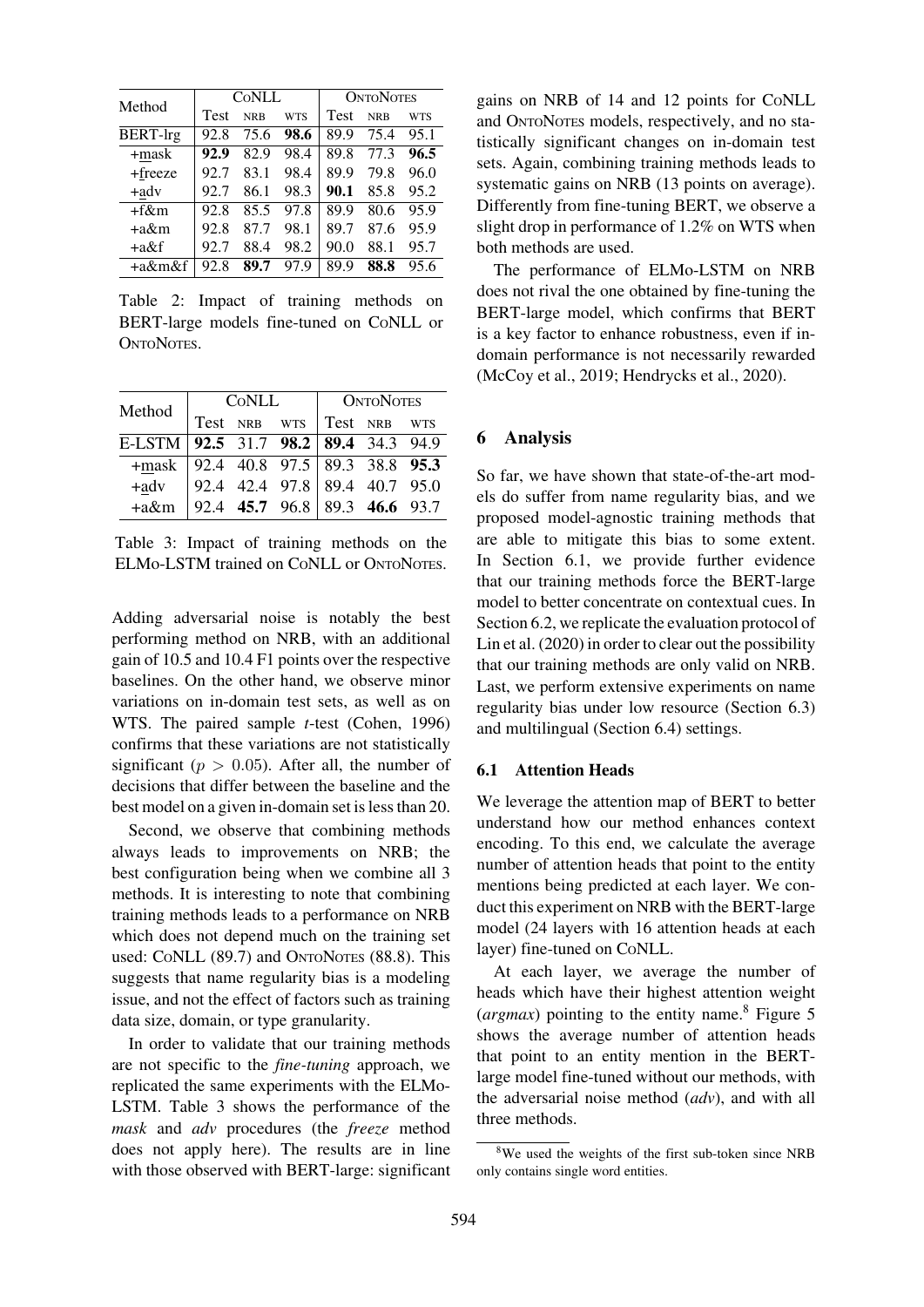

Figure 5: Average number of attention heads  $(y\text{-axis})$ pointing to NRB entity mentions at each layer  $(x\text{-axis})$ of the BERT-large model fine-tuned on CONLL.

<span id="page-9-2"></span>

| Method            | $\pi$ (dev) | $\pi$ (test) |
|-------------------|-------------|--------------|
| <b>BERT-large</b> | 23.45       | 25.46        |
| $+$ adv           | 31.98       | 31.99        |
| +adv&mask         | 35.02       | 34.09        |
| +adv&mask&freeze  | 40.39       | 38.62        |

Table 4: F1 scores of BERT-large models fine-tuned on CONLL and evaluated on randomly permuted versions of the dev and test sets:  $\pi$ (dev) and  $\pi$ (test).

We observe an increasing number of heads pointing to entity names when we get closer to the output layer: at the bottom layers (left part of the figure) only a few heads are pointing to entity names, in contrast to the last 2 layers (right part) where almost all heads do so. This observation is in line with Jawahar et al. (2019), who show that bottom and intermediate BERT layers mainly encode lexical and syntactic information, whereas top layers represent task-related information. Our training metho[ds](#page-14-10) [lead](#page-14-10) [to](#page-14-10) [fewer](#page-14-10) [heads](#page-14-10) at top layers pointing to entity mentions, suggesting the model is focusing more on contextual information.

#### 6.2 Random Permutations

<span id="page-9-0"></span>Following the protocol described in Lin et al. (2020), we modified dev and test sets of standard benchmarks by randomly permuting dataset-wise mentions of entities, keeping the types untouched. For instance, the span of a specific m[ention](#page-15-2) [of](#page-15-2) [a](#page-15-2) [person](#page-15-2) can be replaced by a span of a location, whenever it appears in the dataset. These randomized tests are highly challenging, as discussed in Section 2, since here the context is the only available clue to solve the task, and many false positive examples are introduced that way.

Table 4 shows the results of the BERT-large m[odel](#page-1-1) [fine-tu](#page-1-1)ned on CONLL and evaluated on the permuted in-domain dev and test sets. F1



Figure 6: Performance on NRB of BERT-large models as a function of the number of sentences used to fine-tune them.

<span id="page-9-4"></span>scores are much lower here, confirming this is a hard testbed, but they do provide evidence of the named-regularity bias of BERT. Our training methods improve the model F1 score by 17% and 13% on permuted dev and test sets, respectively, an increase much in line with what we observed on NRB.

### 6.3 Low Resource Setting

Similarly to Zhou et al. (2019) and Ding et al. (2020), we simulate a low resource setting by randomly sampling tiny subsets of the training data. Since our focus is to measure the contextual learning ability o[f](#page-18-4) [models,](#page-18-4) [we](#page-18-4) [first](#page-18-4) [s](#page-18-4)electe[d](#page-13-12) [sentences](#page-13-12) [of](#page-13-12) [CO](#page-13-12)NLL training data that contain at least one entity followed or preceded by 3 non-entity words.

Then, we randomly sampled  $k \in \{100, 500, \dots\}$  $1000, 2000$ } sentences<sup>9</sup> with which we fine-tuned BERT-large. Figure 6 shows the performance of the resulting models on NRB. Expectedly, F1 scores of models fine-tuned with few examples are rather low on NR[B](#page-9-3) [a](#page-9-3)s well as on the in-domain test set. Not s[hown](#page-9-4) [in](#page-9-4) [F](#page-9-4)igure 6, fine-tuning on 100 and 2000 sentences leads to performance of 14% and 45%, respectively, on the CONLL test set. Nevertheless, we observe that our training methods, and *adv* in parti[cular,](#page-9-4) [imp](#page-9-4)rove performances on NRB even under extremely low resource settings. On CONLL test and WTS sets, scores vary in a range of  $\pm 0.5$  and  $\pm 0.7$ , respectively, when our methods are added to BERT-large.

#### 6.4 Multilingual Setting

#### 6.4.1 Experimental Protocol

<span id="page-9-1"></span>For in-domain data, we use the German, Spanish, and Dutch CONLL-2002 (Tjong Kim Sang, 2002) NER datasets. Those benchmarks—also from the news domain—come with a train/dev/test split, and the training materia[l is comparable](#page-17-10) i[n size](#page-17-10)

<span id="page-9-3"></span> $9\{0.7, 3.5, 7.1, 14.3\}$ % of the training sentences.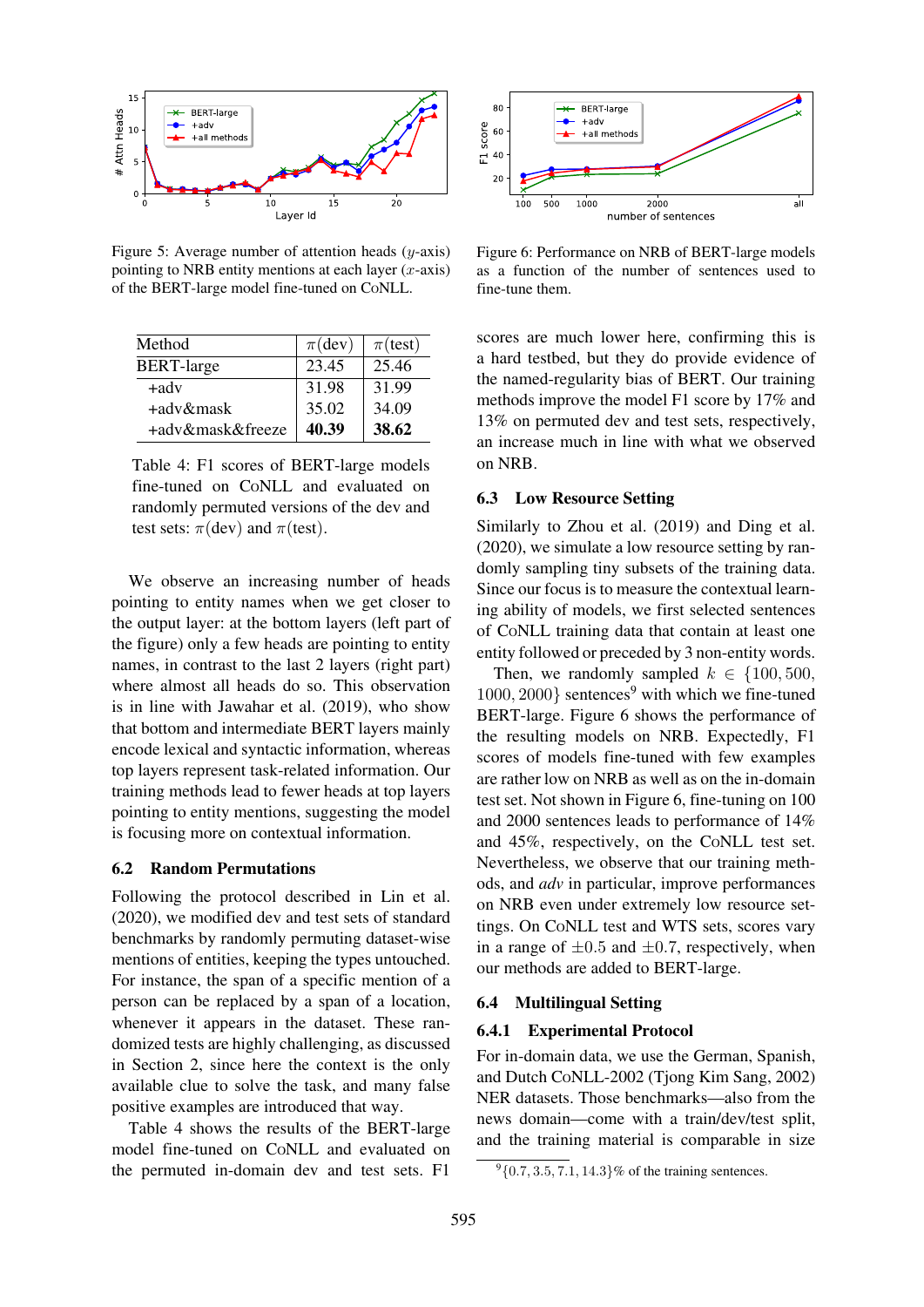|    | <b>NRB</b> | WTS |    | <b>NRB</b> | <b>WTS</b> |
|----|------------|-----|----|------------|------------|
| de | $37\%$     | 44% | fi | 53%        | 62%        |
| es | 20%        | 22% | da | 19%        | 24%        |
| nl | 20%        | 24% | hr | 39%        | 48%        |
|    |            |     | af | 26%        | 32%        |

Table 5: Percentage of translated sentences from NRB and WTS discarded for each language.

<span id="page-10-1"></span>to the English CONLL dataset. In addition, we experiment with four non CONLL benchmarks: Finnish (Luoma et al., 2020), Danish (Hvingelby et al., 2020), Croatian (Ljubešić et al., 2018), and Afrikaans (Eiselen, 2016) data. These corpora have more diversified text genres, yet mainly follow t[he](#page-15-11) CoNLL [annotatio](#page-15-11)n scheme.<sup>10</sup> Finnish and [Afrikaa](#page-14-11)ns dataset[s](#page-15-12) [have](#page-15-12) [comparable](#page-15-12) [si](#page-15-12)ze to English CO[NLL,](#page-13-13) [Danish](#page-13-13) is 60% smaller, while the Croatian is twice larger. We use the provided train/dev/test splits for Danish and Fi[nn](#page-10-0)ish, and we randomly split (80/10/10) the Croatian and Afrikaans datasets.

Because NRB and WTS are in English, we designed a simple yet generic method for projecting them to another language. First, both test sets are translated to the target language using an online translation service. In order to ensure a high quality corpus, we eliminate a sentence if the BLEU score (Papineni et al., 2002) between the original (English) sentence and the back translated one is below 0.65.

Table 5 rep[orts the percentage of d](#page-16-9)iscarded sentences for each language. While for the Finnish (fi), Croatian (hr), and German (de) languages we remove a large proportion of sentences, we fo[und](#page-10-1) [our](#page-10-1) translation approach simpler and more systematic than generating an NRB corpus from scratch for each language. The latter approach depends on the robustness of the weak tagger, the number of Wikipedia articles and disambiguation pages per language, as well as the existence of type information. This is left as future work.

For experiments with *fine-tuning*, we use language-specific BERT models<sup>11</sup> for German (Chan et al., 2020), Spanish (Canete et al., 2020), Dutch (de Vries et al., 2019), Finnish (Virtanen et al., 2019), Danish,<sup>12</sup> Croatain (Ulčar and Robnik-Šikonja, 2020), while we use mBERT (Devlin [et al., 2019\) fo](#page-13-14)r [Afrik](#page-13-14)aans.

For *f[eature](#page-17-12)-based* ap[pro](#page-10-3)aches, we use [the](#page-17-11) [same](#page-17-11) [archite](#page-17-11)cture for E[LMo-](#page-17-13)LSTM (Peters et al., 2018) [except that we repla](#page-13-0)ce English word embeddings by language-specific ones: FastText (Bojanowski et al., 2017) for static representations, and the aforementioned BERT-base m[odels](#page-16-0) [for](#page-16-0) [contextu](#page-16-0)alized ones.

## 6.4.2 [Resu](#page-12-12)lts

Table 6 reports the performances on test, NRB, and WTS sets for both *feature-based* and *finetuning* approaches with and without our training methods. We used the hyper-parameters of the [English](#page-11-7) CONLL experiments with no further tuning. We selected the best performing models based on development sets score, and report average results on 5 runs.

Mainly due to implementation details and hyperparameter settings, our fine-tuned BERT-base models perform better on the CONLL test sets for German (83.8 vs. 80.4) and Dutch (91.8 vs. 90.0) and slightly worse on Spanish (88.0 vs. 88.4) compared to the results reported in their respective BERT papers.

Consistent with the results obtained on English for *feature-based* (Table 1) and *fine-tuned* (Table 3) models, the latter approach performs better on NRB, although by a smaller margin compared to English (+37%). More precisely, we observe a gain of +[28%](#page-5-1) [and](#page-5-1) [+](#page-5-1)26% on German [and](#page-8-2) [Croa](#page-8-2)tian respectively, and a gain ranging between 11% and 15% for other languages.

Nevertheless, our training methods lead to systematic and often drastic improvements on NRB coupled with a statistically nonsignificant overall decrease on in-domain test sets. They do, however, incur a slight but significant drop of around 2 F1 score points on WTS for *featurebased* models. Similar to what was previously observed, the best scores on NRB are obtained by BERT models when the training methods are combined. For the Dutch language, we observe that once trained with our methods, the type of models used (feature-based vs. BERT fine-tuned) leads to much less difference on NRB.

<sup>&</sup>lt;sup>10</sup>The Finnish data is tagged with EVENT, PRODUCT, and DATE in addition to the CONLL 4 cl[ass](#page-10-2)es.

<span id="page-10-2"></span><span id="page-10-0"></span><sup>&</sup>lt;sup>11</sup>Language-[specific](#page-12-10) models h[ave been reported mor](#page-12-11)e accurate than multilingual ones in a monolingual setting (Martin et al., 2019; Le et al., 2020; Delobelle et al., 2020; Virtanen et al., 2019).

<span id="page-10-3"></span><sup>12</sup>https://github.com/botxo/nordic bert.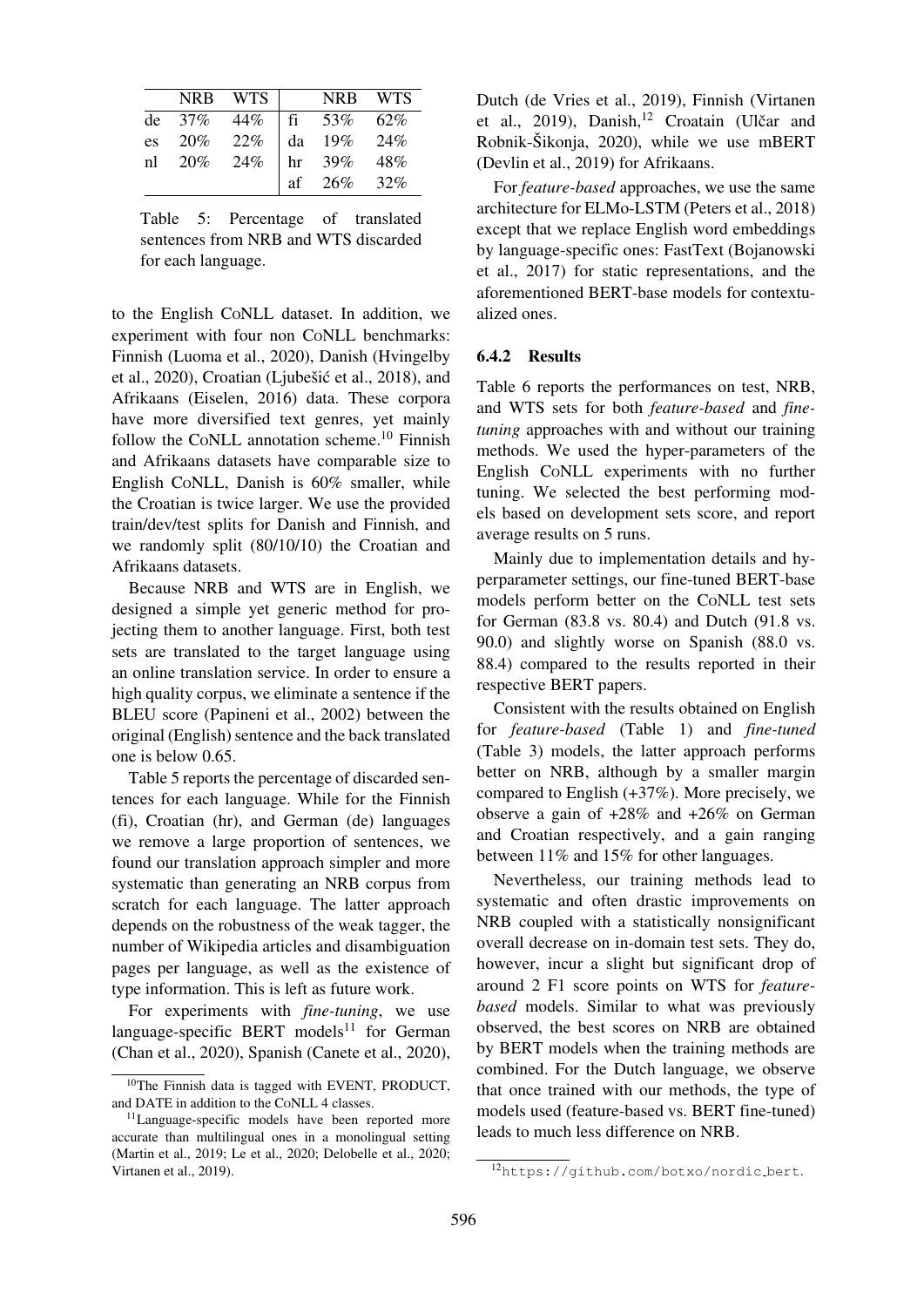| Model                                                                                                              | <b>German</b> |            |                                                                                                          |  | Spanish    |      |            | Dutch      |      |             | Finnish    |             |            | Danish     |             |            | Croatian   |      |            | Afrikaans  |  |
|--------------------------------------------------------------------------------------------------------------------|---------------|------------|----------------------------------------------------------------------------------------------------------|--|------------|------|------------|------------|------|-------------|------------|-------------|------------|------------|-------------|------------|------------|------|------------|------------|--|
| <b>NRB</b><br>TEST                                                                                                 |               | <b>WTS</b> | TEST                                                                                                     |  | <b>WTS</b> | TEST | <b>NRB</b> | <b>WTS</b> | TEST | <b>NRB</b>  | <b>WTS</b> | <b>TEST</b> | <b>NRB</b> | <b>WTS</b> | <b>TEST</b> | <b>NRB</b> | <b>WTS</b> | TEST | <b>NRB</b> | <b>WTS</b> |  |
| Feature-based                                                                                                      |               |            |                                                                                                          |  |            |      |            |            |      |             |            |             |            |            |             |            |            |      |            |            |  |
| BERT-LSTM 78.9 36.4 84.2 85.6 59.9 90.8 84.9 45.4 85.7 76.0 38.9 84.5 76.4 42.6 78.1 78.0 28.4 79.3 76.2 39.7 65.8 |               |            |                                                                                                          |  |            |      |            |            |      |             |            |             |            |            |             |            |            |      |            |            |  |
| $+$ adv                                                                                                            |               |            | 78.2 44.1 82.8 85.0 65.8 90.2 84.3 57.8 83.5 75.1 52.9 81.0 75.4 47.2 76.9 77.5 35.2 75.5 75.7 42.3 63.3 |  |            |      |            |            |      |             |            |             |            |            |             |            |            |      |            |            |  |
| +adv&mask 78.1 47.6 82.9 84.9 72.2 88.7 84.0 62.8 83.5 74.6 54.3 81.8 75.1 48.4 76.6 76.9 36.8 76.7 75.1 52.8 63.1 |               |            |                                                                                                          |  |            |      |            |            |      |             |            |             |            |            |             |            |            |      |            |            |  |
|                                                                                                                    |               |            |                                                                                                          |  |            |      |            |            |      | Fine-tuning |            |             |            |            |             |            |            |      |            |            |  |
| <b>BERT-base</b>                                                                                                   |               |            | 83.8 64.0 93.3 88.0 72.3 93.9 91.8 56.1 92.0 91.3 64.6 91.9 83.6 56.6 86.2 89.7 54.7 95.6 80.4 54.3 91.6 |  |            |      |            |            |      |             |            |             |            |            |             |            |            |      |            |            |  |
| $+adv$                                                                                                             |               |            | 83.7 68.9 93.6 87.9 75.9 93.9 91.9 58.3 91.8 90.2 66.4 92.5 82.7 58.4 86.5 89.5 57.9 95.5 79.7 60.2 92.1 |  |            |      |            |            |      |             |            |             |            |            |             |            |            |      |            |            |  |
| $+a\&m\&f$                                                                                                         |               |            | 83.2 73.3 94.0 87.4 81.6 93.7 91.2 63.6 91.0 89.8 67.4 92.7 82.3 63.1 85.4 88.8 59.6 94.9 79.4 64.2 91.6 |  |            |      |            |            |      |             |            |             |            |            |             |            |            |      |            |            |  |

Table 6: Mention level F1 scores of 7 multilingual models trained on their respective training data, and tested on their respective in-domain test, NRB, and WTS sets.

<span id="page-11-7"></span>Altogether, these results demonstrate that name regularity bias is not specific to a particular language, even if its degree of severity varies from one language to another, and that the training methods proposed notably mitigate this bias.

## 7 Conclusion

<span id="page-11-6"></span>In this work, we focused on the name regularity bias of NER models, a problem first discussed in Lin et al. (2020). We propose NRB, a benchmark we specifically designed to diagnose such a bias. As opposed to existing strategies devised to mea[sure it, NRB is](#page-15-2) composed of real sentences with easy to identify mentions.

We show that current state-of-the-art models, perform from poorly (feature-based) to decently (fined-tuned BERT) on NRB. In order to mitigate this bias, we propose a novel adversarial training method based on adding some learnable noise vectors to entity words. These learnable vectors encourage the model to better incorporate contextual information. We demonstrate that this approach greatly improves the contextual ability of existing models, and that it can be combined with other training methods we proposed. Significant gains are observed in both low-resource and multilingual settings. To foster research on NER robustness, we encourage others to report results on NRB and WTS.13

This study opens up new avenues of investigation. Conducting a large-scaled multilingual experiment, chara[cte](#page-11-8)rizing the name regularity bias of more diversified morphological language families is one of them, possibly leveraging massively multilingual resources such as WikiAnn (Pan et al., 2017), Polyglot-NER (Al-Rfou et al., 2015), or Universal Dependencies (Nivre et al., 2016). We can also develop a more challenging NRB by selecting sentences with multi-word [entiti](#page-12-13)es.

Also, non-sequential labeling ap[proaches](#page-16-11) [for](#page-16-11) [NER](#page-16-11) like the ones of Li et al. (2020) and Yu et al. (2020) have reported impressive results on both flat and nested NER. We plan to measure their bias on NRB and study the benefits of applying our training methods [to](#page-14-6) [those](#page-14-6) [approa](#page-14-6)ches[.](#page-18-5) [Finally,](#page-18-5) [we](#page-18-5) [wa](#page-18-5)nt to investigate whether our adversarial training method can be successfully applied to other NLP tasks.

## Acknowledgments

We are grateful to the reviewers of this work for their constructive comments that greatly contributed to improving this paper.

# **References**

- Oshin Agarwal, Yinfei Yang, Byron C. Wallace, and Ani Nenkova. 2020a. Entity-switched datasets: an approach to auditing the in-domain robustness of named entity recognition models. *arXiv preprint arXiv:2004.04123*.
- <span id="page-11-5"></span><span id="page-11-4"></span><span id="page-11-1"></span><span id="page-11-0"></span>Oshin Agarwal, Yinfei Yang, Byron C. Wallace, and Ani Nenkova. 2020b. Interpretability analysis for named entity recognition to understand system predictions and how they can improve. *arXiv preprint arXiv:2004.04564*. DOI: https://doi.org/10.1162/coli a 00397
- <span id="page-11-3"></span><span id="page-11-2"></span>Alan Akbik, Duncan Blythe, and Roland Vollgraf. [2018. Contextual string embeddings for](https://doi.org/10.1162/coli_a_00397) [sequence](https://doi.org/10.1162/coli_a_00397) labeling. In *Proceedings of the 27th International Conference on Computational Linguistics*, pages 1638–1649.

<span id="page-11-8"></span><sup>13</sup>English and multilingual NRB and WTS are available at http://rali.iro.umontreal.ca/rali/?q=en [/wikipedia-nrb](#page-16-10)-ner.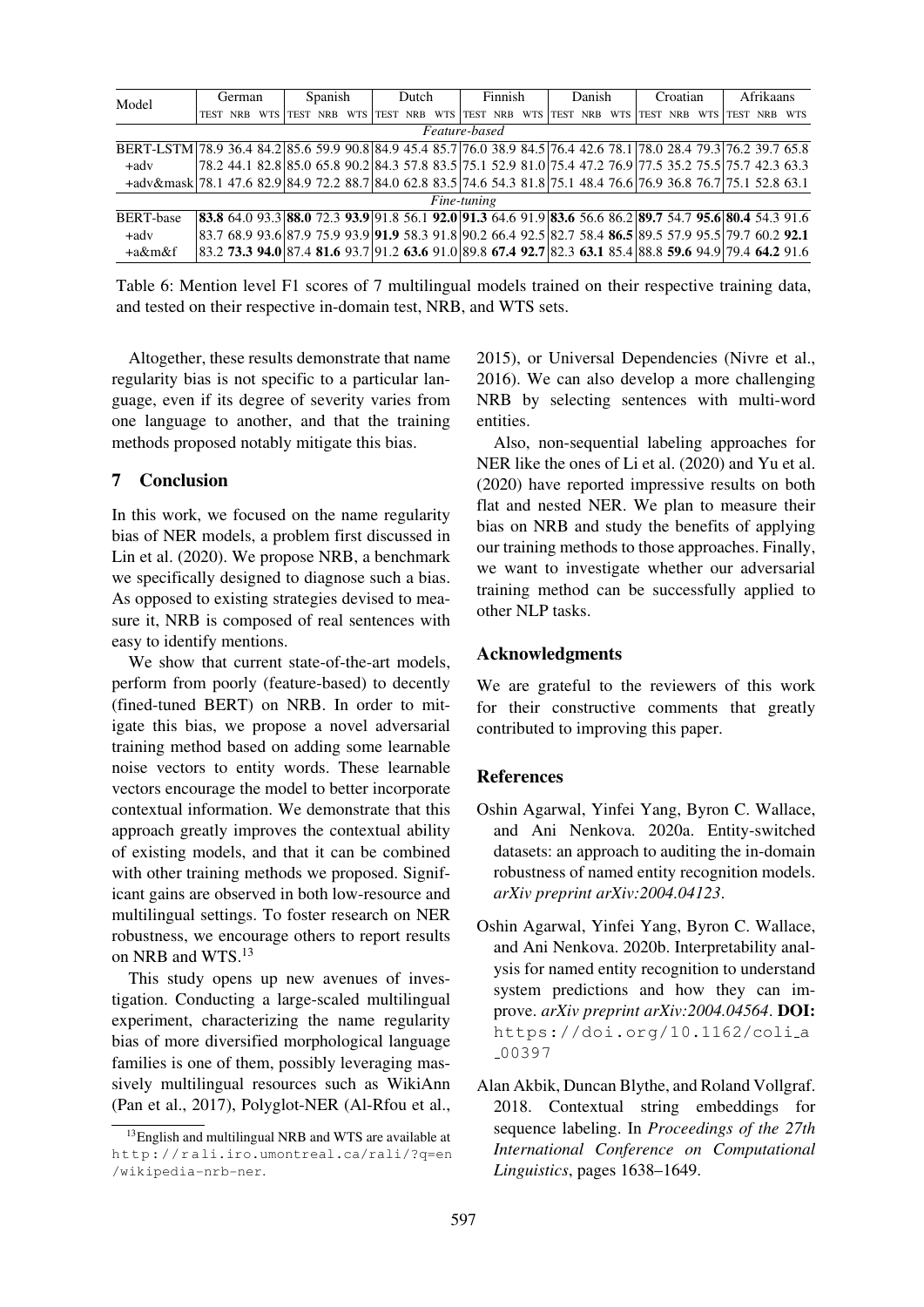- <span id="page-12-13"></span>Rami Al-Rfou, Vivek Kulkarni, Bryan Perozzi, and Steven Skiena. 2015. Polyglot-ner: Massive multilingual named entity recognition. In *Proceedings of the 2015 SIAM International Conference on Data Mining*, pages 586–594. SIAM. DOI: https://doi.org/10.1137/1 .9781611974010.66
- Julio Cesar Salinas Alvarado, Karin Verspoor, and Timot[hy Baldwin. 2015. Domain adaption of](https://doi.org/10.1137/1.9781611974010.66) [named entity recognition](https://doi.org/10.1137/1.9781611974010.66) to support credit risk assessment. In *Proceedings of the Australasian Language Technology Association Workshop 2015*, pages 84–90.
- <span id="page-12-3"></span>Isabelle Augenstein, Leon Derczynski, and Kalina Bontcheva. 2017. Generalisation in named entity recognition: A quantitative analysis. *Computer Speech & Language*, 44:61–83. DOI: https://doi.org/10.1016/j.csl.2017 .01.012
- <span id="page-12-4"></span><span id="page-12-2"></span>Sriram Balasubramanian, Naman Jain, Gaurav [Jindal, Abhijeet Awasthi, and Sunita Sarawagi.](https://doi.org/10.1016/j.csl.2017.01.012) [2020. Wha](https://doi.org/10.1016/j.csl.2017.01.012)t's in a name? Are BERT named entity representations just as good for any other name? *arXiv preprint arXiv:2007.06897*. DOI: https://doi.org/10.18653/v1/2020 .repl4nlp-1.24
- <span id="page-12-7"></span>Giannis Bekoulis, Johannes Deleu, Thomas [Demeester, and Chris Develder. 2018. Adver](https://doi.org/10.18653/v1/2020.repl4nlp-1.24)[sarial training for mul](https://doi.org/10.18653/v1/2020.repl4nlp-1.24)ti-context joint entity and relation extraction. In *Proceedings of the 2018 Conference on Empirical Methods in Natural Language Processing*, pages 2830–2836. DOI: https://doi.org/10.18653/v1/D18= -1307
- <span id="page-12-6"></span>Yonatan Belinkov, Adam Poliak, Stuart M. [Shieber, Benjamin Van Durme, and Alexander](https://doi.org/10.18653/v1/D18-1307) [M. Rus](https://doi.org/10.18653/v1/D18-1307)h. 2019. On adversarial removal of hypothesis-only bias in natural language inference. In *Proceedings of the Eighth Joint Conference on Lexical and Computational Semantics (SEM 2019)*, pages 256–262. DOI: https://doi.org/10.18653/v1/S19 -1028
- <span id="page-12-0"></span>Gabriel Bernier-Colborne and Phillippe Langlais. [2020. HardEval: Focusing on challenging to](https://doi.org/10.18653/v1/S19-1028)[kens to](https://doi.org/10.18653/v1/S19-1028) assess robustness of NER. In *Proceedings of The 12th Language Resources and Evaluation Conference*, pages 1697–1704,

Marseille, France. European Language Resources Association.

- Piotr Bojanowski, Edouard Grave, Armand Joulin, and Tomas Mikolov. 2017. Enriching word vectors with subword information. *Transactions of the Association for Computational Linguistics*, 5:135–146. DOI: https:// doi.org/10.1162/tacl a 00051
- <span id="page-12-12"></span><span id="page-12-8"></span>Kurt Bollacker, Colin Evans, Praveen Paritosh, Tim Sturge, and Jamie Ta[ylor. 2008.](https://doi.org/10.1162/tacl_a_00051) [Freebase: A collaboratively created](https://doi.org/10.1162/tacl_a_00051) graph database for structuring human knowledge. In *Proceedings of the 2008 ACM SIGMOD international conference on Management of data*, pages 1247–1250. DOI: https://doi.org/10.1145/1376616 .1376746
- Lasse Borgholt, Jakob D. Havtorn, Anders [Søgaard Zeljko Agic, Lars Maaløe, and](https://doi.org/10.1145/1376616.1376746) [Christian Ig](https://doi.org/10.1145/1376616.1376746)el. 2020. Do end-to-end speech recognition models care about context? In *Proceedings of Interspeech*.
- <span id="page-12-1"></span>José Canete, Gabriel Chaperon, Rodrigo Fuentes, and Jorge Pérez. 2020. Spanish pre-trained bert model and evaluation data. *PML4DC at ICLR*, 2020. DOI: https://doi.org /10.21437/Interspeech.2020-1750
- <span id="page-12-11"></span>Branden Chan, Stefan Schweter, and Timo Möller. 2020. Germ[an's next language](https://doi.org/10.21437/Interspeech.2020-1750) model. *[arXiv preprint arXiv:2010.10906](https://doi.org/10.21437/Interspeech.2020-1750)*. DOI: https://doi.org/10.18653/v1/2020 .coling-main.598
- <span id="page-12-10"></span><span id="page-12-9"></span>Ciprian Chelba, Tomas Mikolov, Mike Schuster, [Qi Ge, Thorsten Brants, Phillipp Koehn, and](https://doi.org/10.18653/v1/2020.coling-main.598) [Tony Robinson. 2014. O](https://doi.org/10.18653/v1/2020.coling-main.598)ne billion word benchmark for measuring progress in statistical language modeling. In *Fifteenth Annual Conference of the International Speech Communication Association*.
- <span id="page-12-5"></span>Yong Cheng, Lu Jiang, and Wolfgang Macherey. 2019. Robust neural machine translation with doubly adversarial inputs. In *Proceedings of the 57th Annual Meeting of the Association for Computational Linguistics*, pages 4324–4333. DOI: https://doi.org/10.18653/v1 /P19-1425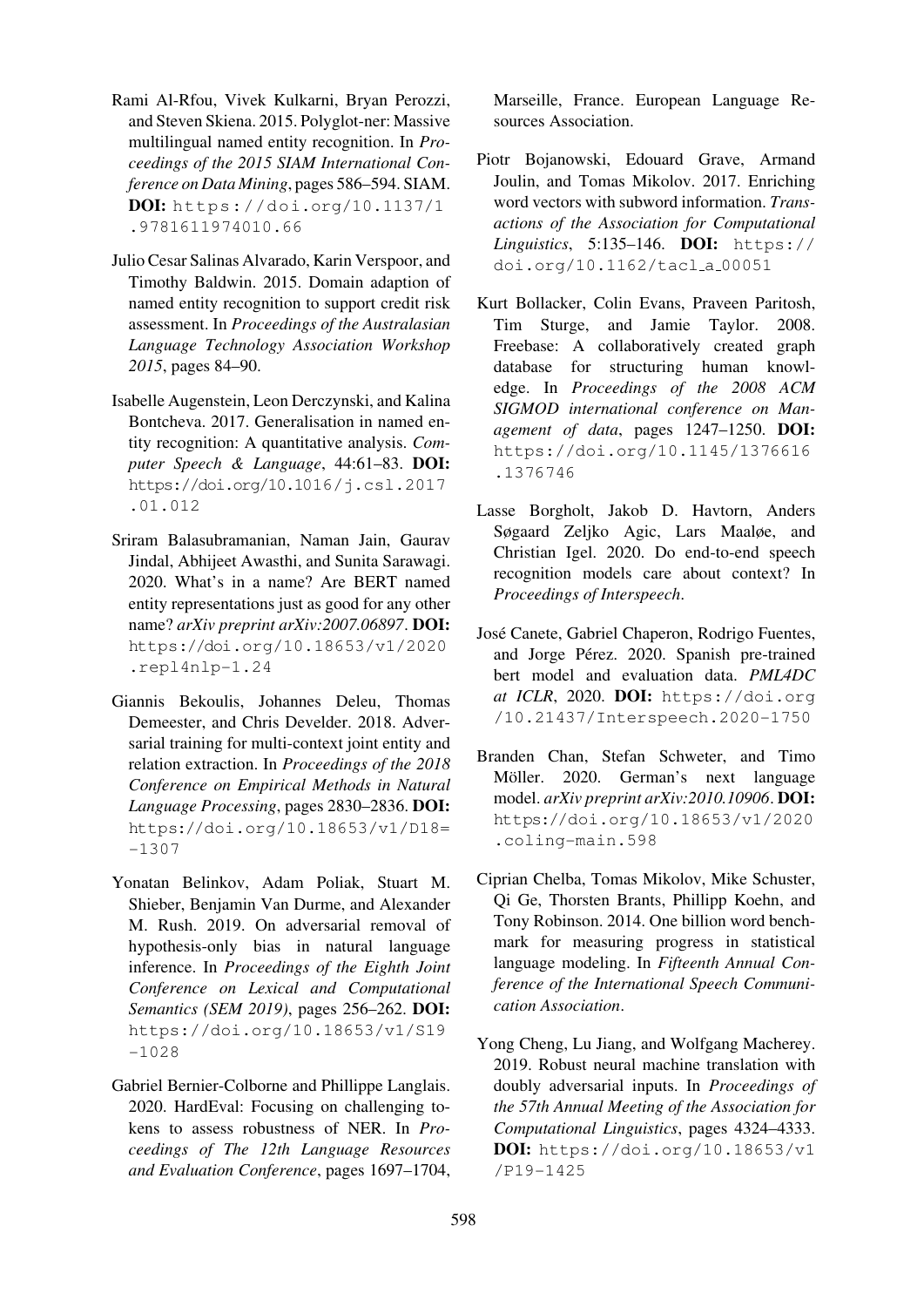- <span id="page-13-1"></span>Christopher Clark, Mark Yatskar, and Luke Zettlemoyer. 2019. Dont take the easy way out: Ensemble based methods for avoiding known dataset biases. In *Proceedings of the 2019 Conference on Empirical Methods in Natural Language Processing and the 9th International Joint Conference on Natural Language Processing (EMNLP-IJCNLP)*, pages 4060–4073.
- Christopher Clark, Mark Yatskar, and Luke Zettlemoyer. 2020. Learning to model and ignore dataset bias with mixed capacity ensembles. *arXiv preprint arXiv:2011.03856*.
- <span id="page-13-8"></span>Paul R. Cohen. 1996. Empirical methods for artificial intelligence. *IEEE Intelligent Systems*.
- <span id="page-13-11"></span>Xiang Dai and Heike Adel. 2020. An analysis of simple data augmentation for named entity recognition. In *Proceedings of the 28th International Conference on Computational Linguistics*, pages 3861–3867.
- <span id="page-13-9"></span>Ishita Dasgupta, Demi Guo, Andreas Stuhlmuller, ¨ Samuel J. Gershman, and Noah D. Goodman. 2018. Evaluating compositionality in sentence embeddings. *arXiv preprint arXiv:1802.04302*.
- <span id="page-13-4"></span><span id="page-13-2"></span>Erenay Dayanik and Sebastian Pado. 2020. Mask- ´ ing actor information leads to fairer political claims detection. In *Proceedings of the 58th Annual Meeting of the Association for Computational Linguistics*, pages 4385–4391. DOI: https://doi.org/10.18653/v1/2020 .acl-main.404
- Wietse de Vries, Andreas van Cranenburgh, [Arianna Bisazza, Tommaso Caselli, Gertjan](https://doi.org/10.18653/v1/2020.acl-main.404) [van Noord, and](https://doi.org/10.18653/v1/2020.acl-main.404) Malvina Nissim. 2019. Bertje: A Dutch BERT model. *arXiv preprint arXiv:1912.09582*.
- <span id="page-13-14"></span>Pieter Delobelle, Thomas Winters, and Bettina Berendt. 2020. Robbert: A Dutch roberta-based language model. *arXiv preprint arXiv:2001 .06286*. DOI: https://doi.org/10.18653 /v1/2020.findings-emnlp.292
- <span id="page-13-0"></span>Jacob Devlin, Ming-Wei Chang, Kenton Lee, and Kristina Touta[nova. 2019. BERT: Pre-training](https://doi.org/10.18653/v1/2020.findings-emnlp.292) [of deep bidirectional transformers for lan](https://doi.org/10.18653/v1/2020.findings-emnlp.292)guage understanding. In *Proceedings of the 2019 Conference of the North American Chapter of*

*the Association for Computational Linguistics: Human Language Technologies, Volume 1 (Long and Short Papers)*, pages 4171–4186.

- <span id="page-13-12"></span>Bosheng Ding, Linlin Liu, Lidong Bing, Canasai Kruengkrai, Thien Hai Nguyen, Shafiq Joty, Luo Si, and Chunyan Miao. 2020. Daga: Data augmentation with a generation approach for low-resource tagging tasks. *arXiv preprint arXiv:2011.01549*. DOI: https://doi.org/10.18653/v1/2020 .emnlp-main.488
- Greg Durrett and Dan Klein. 2014. A joint model [for entity analysis: Coreference, typing, and](https://doi.org/10.18653/v1/2020.emnlp-main.488) linking. *[Transactions](https://doi.org/10.18653/v1/2020.emnlp-main.488) of the Association for Computational Linguistics*, 2:477–490. DOI: https://doi.org/10.1162/tacl\_a 00197
- <span id="page-13-6"></span><span id="page-13-5"></span>Javid Ebrahimi, Anyi Rao, Daniel Lowd, [and Dejing Dou. 2018. Hotflip: White-box](https://doi.org/10.1162/tacl_a_00197) [adversari](https://doi.org/10.1162/tacl_a_00197)al examples for text classification. In *Proceedings of the 56th Annual Meeting of the Association for Computational Linguistics (Volume 2: Short Papers)*, pages 31–36. DOI: https://doi.org/10.18653/v1 /P18-2006
- Roald Eiselen. 2016. Government domain named entity [recognition for south african languages.](https://doi.org/10.18653/v1/P18-2006) In *[Proceedings](https://doi.org/10.18653/v1/P18-2006) of the Tenth International Conference on Language Resources and Evaluation (LREC'16)*, pages 3344–3348.
- <span id="page-13-13"></span>Alhussein Fawzi, Seyed-Mohsen Moosavi-Dezfooli, and Pascal Frossard. 2016. Robustness of classifiers: from adversarial to random noise. In *Proceedings of the 30th International Conference on Neural Information Processing Systems*, pages 1632–1640.
- <span id="page-13-10"></span><span id="page-13-7"></span><span id="page-13-3"></span>Mor Geva, Yoav Goldberg, and Jonathan Berant. 2019. Are we modeling the task or the annotator? An investigation of annotator bias in natural language understanding datasets. In *Proceedings of the 2019 Conference on Empirical Methods in Natural Language Processing and the 9th International Joint Conference on Natural Language Processing (EMNLP-IJCNLP)*, pages 1161–1166. DOI: https://doi.org/10.18653/v1/D19 -1107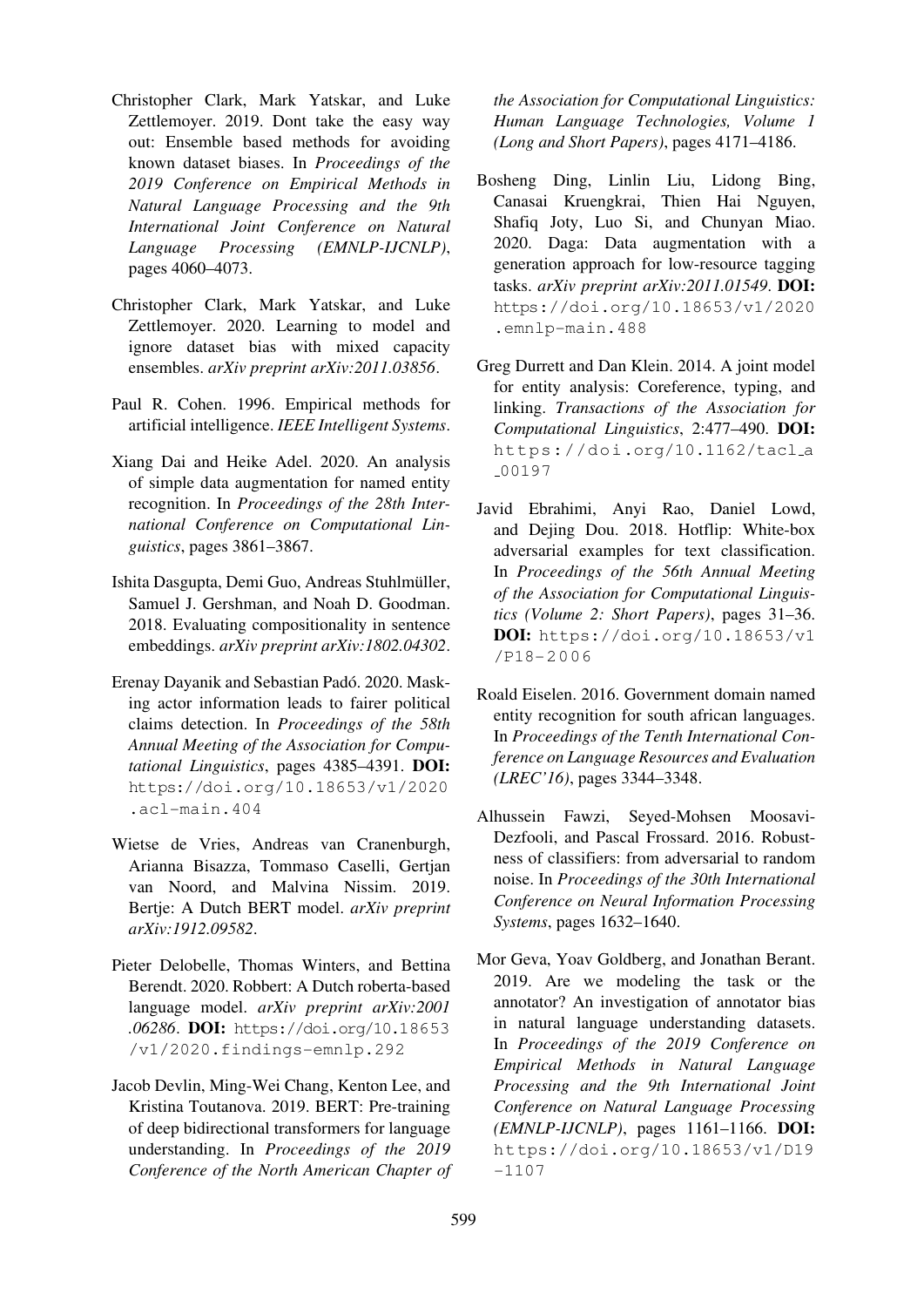- <span id="page-14-3"></span>Abbas Ghaddar and Phillippe Langlais. 2016. Coreference in Wikipedia: Main concept resolution. In *Proceedings of The 20th SIGNLL Conference on Computational Natural Language Learning*, pages 229–238. DOI: https://doi.org/10.18653/v1/K16 -1023
- Abbas Ghaddar and Phillippe Langlais. 2017. [Winer: A Wikipedia annotated corpus for](https://doi.org/10.18653/v1/K16-1023) [named](https://doi.org/10.18653/v1/K16-1023) entity recognition. In *Proceedings of the Eighth International Joint Conference on Natural Language Processing (Volume 1: Long Papers)*, pages 413–422.
- Abbas Ghaddar and Philippe Langlais. 2018. Transforming Wikipedia into a large-scale finegrained entity type corpus. In *Proceedings of the Eleventh International Conference on Language Resources and Evaluation (LREC 2018)*.
- <span id="page-14-4"></span>Ian J. Goodfellow, Jonathon Shlens, and Christian Szegedy. 2014. Explaining and harnessing adversarial examples. *arXiv preprint arXiv:1412.6572*.
- <span id="page-14-0"></span>Suchin Gururangan, Swabha Swayamdipta, Omer Levy, Roy Schwartz, Samuel Bowman, and Noah A. Smith. 2018. Annotation artifacts in natural language inference data. In *Proceedings of the 2018 Conference of the North American Chapter of the Association for Computational Linguistics: Human Language Technologies, Volume 2 (Short Papers)*, pages 107–112. DOI: https://doi.org/10.18653/v1/N18 -2017
- He He, Sheng Zha, and Haohan Wang. 2019. [Unlearn dataset bias in natural language infer](https://doi.org/10.18653/v1/N18-2017)[ence by](https://doi.org/10.18653/v1/N18-2017) fitting the residual. *EMNLP-IJCNLP 2019*, page 132. DOI: https://doi.org /10.18653/v1/D19-6115
- <span id="page-14-1"></span>Kenneth Heafield. 2011. KenLM: Faster and smaller language mod[el queries. In](https://doi.org/10.18653/v1/D19-6115) *Proceedings [of the EMNLP 2011 Sixth Wo](https://doi.org/10.18653/v1/D19-6115)rkshop on Statistical Machine Translation*, pages 187–197. Edinburgh, Scotland, United Kingdom.
- Dan Hendrycks and Kevin Gimpel. 2017. A baseline for detecting misclassified and outof-distribution examples in neural networks. *Proceedings of International Conference on Learning Representations*.
- Dan Hendrycks, Xiaoyuan Liu, Eric Wallace, Adam Dziedzic, Rishabh Krishnan, and Dawn Song. 2020. Pretrained transformers improve out-of-distribution robustness. *arXiv preprint arXiv:2004.06100*. DOI: https://doi.org /10.18653/v1/2020.acl-main.244
- <span id="page-14-9"></span><span id="page-14-7"></span>Sepp Hochreiter and Jürgen Schmidhuber. 1997. Long short-term memory. *[Neural computation](https://doi.org/10.18653/v1/2020.acl-main.244)*, 9(8):1735–1780. DOI: [https://doi.org](https://doi.org/10.18653/v1/2020.acl-main.244) /10.1162/neco.1997.9.8.1735, PMID: 9377276
- <span id="page-14-8"></span>Rasmus Hvingelby, A[malie Brogaard Pauli,](https://doi.org/10.1162/neco.1997.9.8.1735) [Maria Barrett, Christina Rosted, Lass](https://doi.org/10.1162/neco.1997.9.8.1735)e Malm [Lidegaard](https://europepmc.org/article/MED/9377276), and Anders Søgaard. 2020. Dane: A named entity resource for Danish. In *Proceedings of the 12th Language Resources and Evaluation Conference*, pages 4597–4604.
- <span id="page-14-11"></span><span id="page-14-10"></span>Ganesh Jawahar, Benoît Sagot, and Djamé Seddah. 2019. What Does BERT Learn about the Structure of Language? In *Proceedings of the 57th Annual Meeting of the Association for Computational Linguistics*, pages 3651–3657. DOI: https://doi.org/10.18653/v1 /P19-1356
- <span id="page-14-5"></span>Mandar Joshi, Danqi Chen, Yinhan Liu, Danie[l S. Weld, Luke Zettlemoyer, and Omer](https://doi.org/10.18653/v1/P19-1356) [Levy. 2020. S](https://doi.org/10.18653/v1/P19-1356)panbert: Improving pre-training by representing and predicting spans. *Transactions of the Association for Computational* Linguistics, 8:64-77. DOI: https://doi.org /10.1162/tacl a 00300
- Hang Le, Loïc Vial, Jibril Frej, Vincent Segonne, Maximin Coavoux, Be[njamin Lecouteux,](https://doi.org/10.1162/tacl_a_00300) [Alexandre Allauzen, Benoit C](https://doi.org/10.1162/tacl_a_00300)rabbé, Laurent Besacier, and Didier Schwab. 2020. Flaubert: Unsupervised language model pre-training for French. In *Proceedings of The 12th Language Resources and Evaluation Conference*, pages 2479–2490.
- Ronan Le Bras, Swabha Swayamdipta, Chandra Bhagavatula, Rowan Zellers, Matthew Peters, Ashish Sabharwal, and Yejin Choi. 2020. Adversarial filters of dataset biases. In *International Conference on Machine Learning*, pages 1078–1088. PMLR.
- <span id="page-14-6"></span><span id="page-14-2"></span>Xiaoya Li, Jingrong Feng, Yuxian Meng, Qinghong Han, Fei Wu, and Jiwei Li. 2020.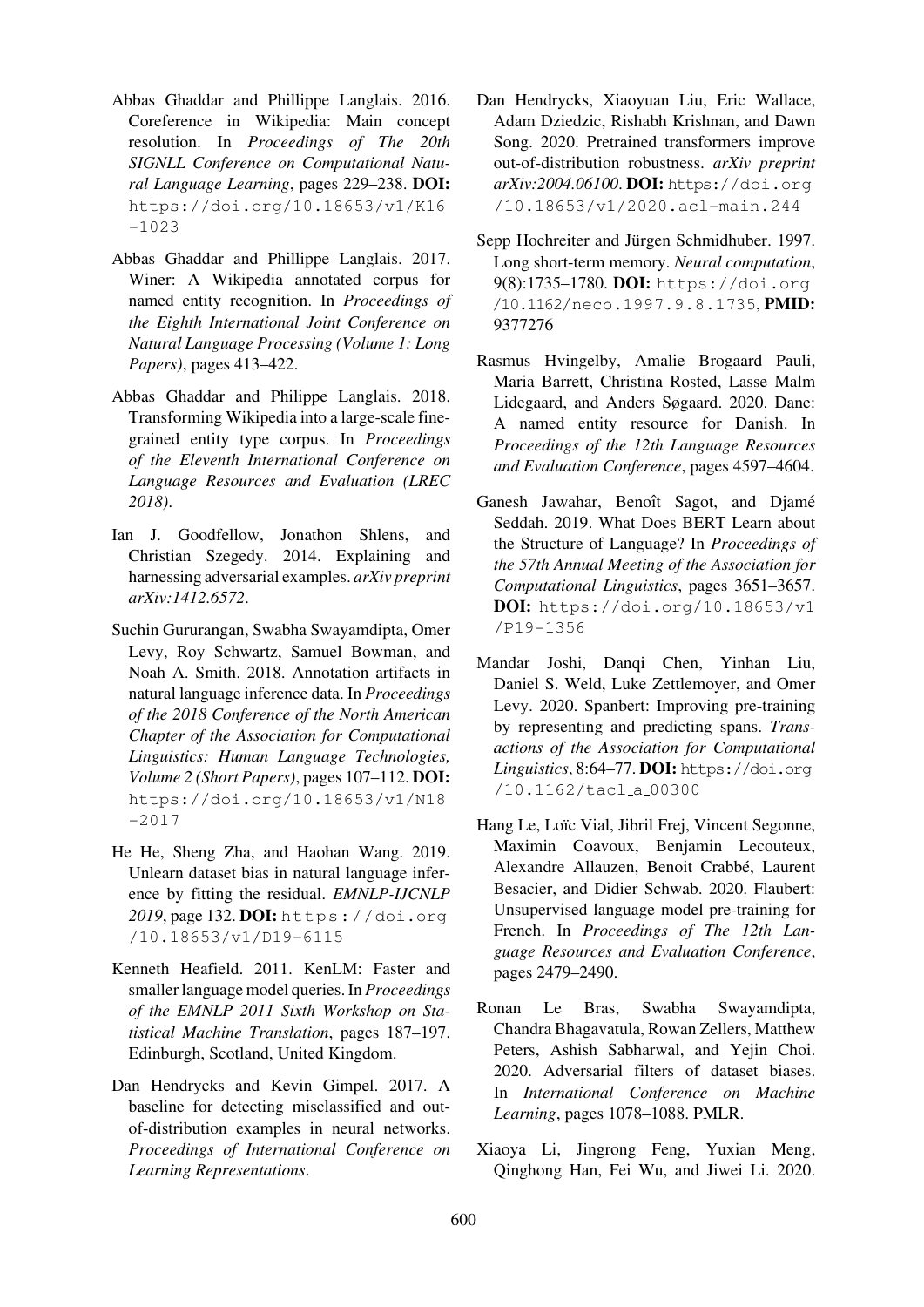A unified MRC framework for named entity recognition. In *Proceedings of the 58th Annual Meeting of the Association for Computational Linguistics*, pages 5849–5859.

- <span id="page-15-2"></span>Hongyu Lin, Yaojie Lu, Jialong Tang, Xianpei Han, Le Sun, Zhicheng Wei, and Nicholas Jing Yuan. 2020. A rigorous study on named entity recognition: Can fine-tuning pretrained model lead to the promised land? In *Proceedings of the 2020 Conference on Empirical Methods in Natural Language Processing (EMNLP)*, pages 7291–7300.
- Yinhan Liu, Myle Ott, Naman Goyal, Jingfei Du, Mandar Joshi, Danqi Chen, Omer Levy, Mike Lewis, Luke Zettlemoyer, and Veselin Stoyanov. 2019. Roberta: A robustly optimized bert pretraining approach. *arXiv preprint arXiv:1907.11692*.
- <span id="page-15-0"></span>Nikola Ljubešić, Željko Agić, Filip Klubička, Vuk Batanović, and Tomaž Erjavec. 2018. Training corpus hr500k 1.0. Slovenian language resource repository CLARIN.SI.
- <span id="page-15-12"></span>Jouni Luoma, Miika Oinonen, Maria Pyykönen, Veronika Laippala, and Sampo Pyysalo. 2020. A broad-coverage corpus for finnish named entity recognition. In *Proceedings of The 12th Language Resources and Evaluation Conference*, pages 4615–4624.
- <span id="page-15-11"></span><span id="page-15-7"></span>Rabeeh Karimi Mahabadi, Yonatan Belinkov, and James Henderson. 2020. End-to-end bias mitigation by modelling biases in corpora. In *Proceedings of the 58th Annual Meeting of the Association for Computational Linguistics*, pages 8706–8716. Association for Computational Linguistics. DOI: https://doi.org/10.18653/v1/2020 .acl-main.769
- <span id="page-15-10"></span>Christopher D. Manning, Mihai Surdeanu, John [Bauer, Jenny Rose Finkel, Steven Bethard, and](https://doi.org/10.18653/v1/2020.acl-main.769) [David McClosky. 20](https://doi.org/10.18653/v1/2020.acl-main.769)14. The Stanford CoreNLP Natural Language Processing Toolkit. In *ACL (System Demonstrations)*, pages 55–60. DOI: https://doi.org/10.3115/v1/P14 -5010
- Louis Martin, Benjamin Muller, Pedro Javier Ortiz Suárez, Yoann Dupont, Laurent [Romary](https://doi.org/10.3115/v1/P14-5010), Éric Villemonte de la Clergerie,

Djamé Seddah, and Benoît Sagot. 2019. Camembert: A tasty French language model. *arXiv preprint arXiv:1911.03894*. DOI: https://doi.org/10.18653/v1/2020 .acl-main.645

- Stephen Mayhew, Gupta Nitish, and Dan Roth. [2020. Robust named entity recognition with](https://doi.org/10.18653/v1/2020.acl-main.645) [truecasing pretraini](https://doi.org/10.18653/v1/2020.acl-main.645)ng. In *Proceedings of the AAAI Conference on Artificial Intelligence*, pages 8480–8487. DOI:https://doi.org /10.1609/aaai.v34i05.6368
- <span id="page-15-5"></span>Stephen Mayhew, Tatiana Tsygankova, and Dan Roth. 2019. ner and po[s when nothing is capi](https://doi.org/10.1609/aaai.v34i05.6368)talized. In *[Proceedings of the 2019 Co](https://doi.org/10.1609/aaai.v34i05.6368)nference on Empirical Methods in Natural Language Processing and the 9th International Joint Conference on Natural Language Processing (EMNLP-IJCNLP)*, pages 6257–6262. DOI: https://doi.org/10.18653/v1/D19 -1650
- <span id="page-15-1"></span>Tom McCoy, Ellie Pavlick, and Tal Linzen. [2019. Right for the wrong reasons: Diagnos](https://doi.org/10.18653/v1/D19-1650)[ing syn](https://doi.org/10.18653/v1/D19-1650)tactic heuristics in natural language inference. In *Proceedings of the 57th Annual Meeting of the Association for Computational Linguistics*, pages 3428–3448. DOI: https://doi.org/10.18653/v1/P19 -1334
- Junghyun Min, R. Thomas McCoy, Dipanjan [Das, Emily Pitler, and Tal Linzen. 2020.](https://doi.org/10.18653/v1/P19-1334) [Syntacti](https://doi.org/10.18653/v1/P19-1334)c data augmentation increases robustness to inference heuristics. In *Proceedings of the 58th Annual Meeting of the Association for Computational Linguistics*, pages 2339–2352.
- <span id="page-15-8"></span>Takeru Miyato, Andrew M. Dai, and Ian Goodfellow. 2016. Adversarial training methods for semi-supervised text classification. *arXiv preprint arXiv:1605.07725*.
- <span id="page-15-4"></span><span id="page-15-3"></span>Nafise Sadat Moosavi, Marcel de Boer, Prasetya Ajie Utama, and Iryna Gurevych. 2020. Improving robustness by augmenting training sentences with predicate-argument structures. *arXiv preprint arXiv:2010.12510*.
- <span id="page-15-9"></span><span id="page-15-6"></span>Thong Nguyen, Duy Nguyen, and Pramod Rao. 2020. Adaptive Name Entity Recognition under highly unbalanced data. *arXiv preprint arXiv:2003.10296*.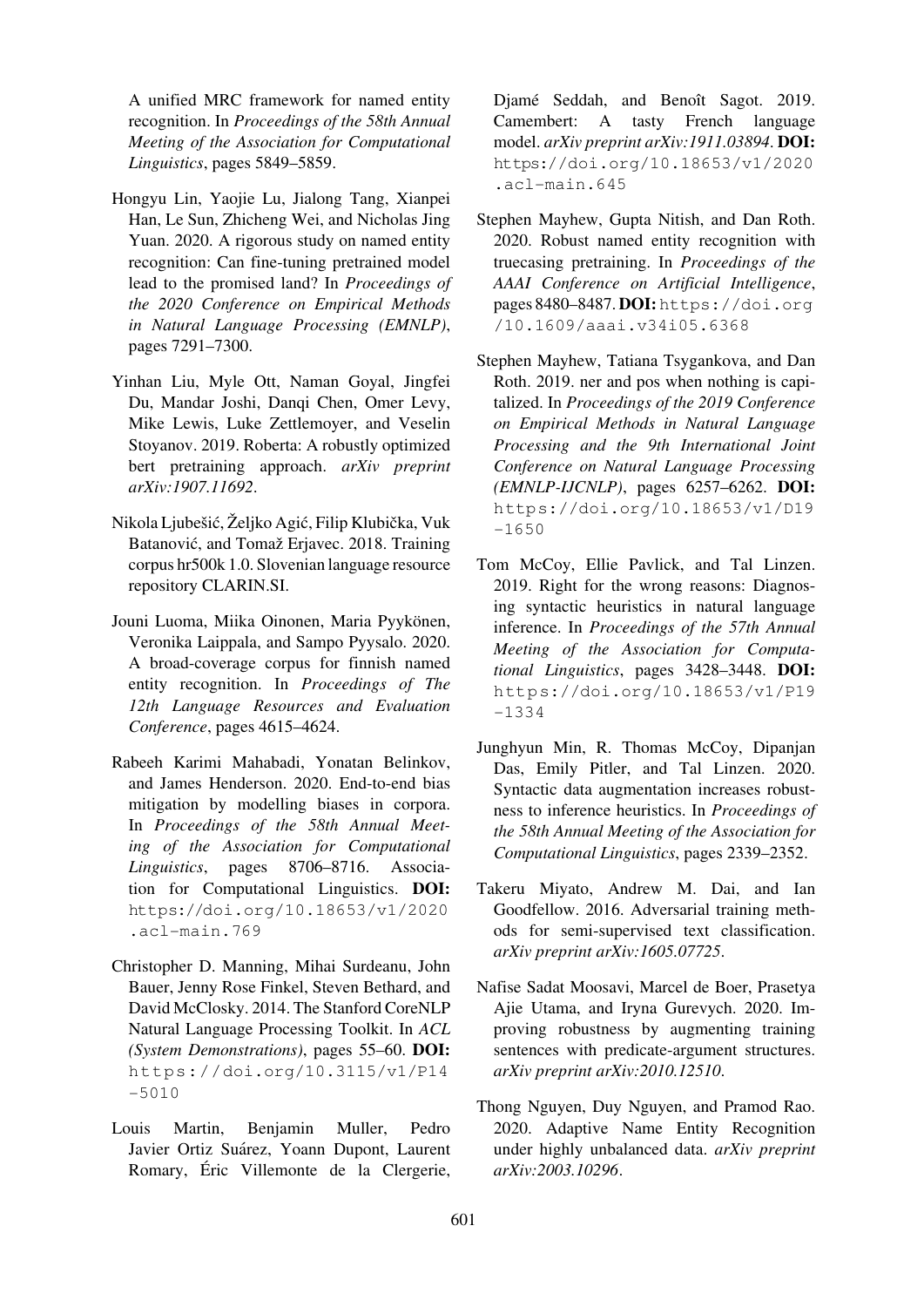- <span id="page-16-11"></span>Joakim Nivre, Marie-Catherine De Marneffe, Filip Ginter, Yoav Goldberg, Jan Hajic, Christopher D. Manning, Ryan McDonald, Slav Petrov, Sampo Pyysalo, Natalia Silveira, and others. 2016. Universal dependencies v1: A multilingual treebank collection. In *Proceedings of the Tenth International Conference on Language Resources and Evaluation (LREC'16)*, pages 1659–1666.
- <span id="page-16-7"></span>Sebastian Padó, André Blessing, Nico Blokker, Erenay Dayanik, Sebastian Haunss, and Jonas Kuhn. 2019. Who sides with whom? Towards computational construction of discourse networks for political debates. In *Proceedings of the 57th Annual Meeting of the Association for Computational Linguistics*, pages 2841–2847.
- <span id="page-16-10"></span>Xiaoman Pan, Boliang Zhang, Jonathan May, Joel Nothman, Kevin Knight, and Heng Ji. 2017. Cross-lingual name tagging and linking for 282 languages. In *Proceedings of the 55th Annual Meeting of the Association for Computational Linguistics (Volume 1: Long Papers)*, pages 1946–1958.
- <span id="page-16-9"></span>Kishore Papineni, Salim Roukos, Todd Ward, and Wei-Jing Zhu. 2002. Bleu: A method for automatic evaluation of machine translation. In *Proceedings of the 40th annual meeting of the Association for Computational Linguistics*, pages 311–318. DOI: https://doi .org/10.3115/1073083.1073135
- <span id="page-16-0"></span>Matthew Peters, Mark Neumann, Mohit Iyyer, Matt Gardner, Christopher Cl[ark, Kenton Lee,](https://doi.org/10.3115/1073083.1073135) [and Luke Zettlemoyer. 2018. Deep Con](https://doi.org/10.3115/1073083.1073135)textualized Word Representations. In *Proceedings of the 2018 Conference of the North American Chapter of the Association for Computational Linguistics: Human Language Technologies, Volume 1 (Long Papers)*, pages 2227–2237. DOI: https://doi.org /10.18653/v1/N18-1202
- <span id="page-16-4"></span>Adam Poliak, Jason Naradowsky, Aparajita Haldar, Rachel Rudi[nger, and Benjamin](https://doi.org/10.18653/v1/N18-1202) [Van Durme. 2018. Hypothesis o](https://doi.org/10.18653/v1/N18-1202)nly baselines in natural language inference. In *Proceedings of the Seventh Joint Conference on Lexical and Computational Semantics*, pages 180–191. DOI: https://doi.org/10.18653/v1 /S18-2023
- Sameer Pradhan, Alessandro Moschitti, Nianwen Xue, Olga Uryupina, and Yuchen Zhang. 2012. CoNLL-2012 shared task: Modeling multilingual unrestricted coreference in OntoNotes. In *Joint Conference on EMNLP and CoNLL-Shared Task*, pages 1–40.
- <span id="page-16-8"></span>Lev Ratinov and Dan Roth. 2009. Design challenges and misconceptions in named entity recognition. In *Proceedings of the Thirteenth Conference on Computational Natural Language Learning*, pages 147–155. Association for Computational Linguistics. DOI: https://doi.org/10.3115/1596374 .1596399
- Benjamin Recht, Rebecca Roelofs, Ludwig [Schmidt, and Vaishaal Shankar. 2019. Do](https://doi.org/10.3115/1596374.1596399) [imagenet cl](https://doi.org/10.3115/1596374.1596399)assifiers generalize to imagenet? In *International Conference on Machine Learning*, pages 5389–5400. PMLR.
- <span id="page-16-1"></span>Victor Sanh, Thomas Wolf, Yonatan Belinkov, and Alexander M. Rush. 2020. Learning from others' mistakes: Avoiding dataset biases without modeling them. *arXiv preprint arXiv:2012.01300*.
- <span id="page-16-6"></span><span id="page-16-5"></span>Tal Schuster, Darsh Shah, Yun Jie Serene Yeo, Daniel Roberto Filizzola Ortiz, Enrico Santus, and Regina Barzilay. 2019. Towards debiasing fact verification models. In *Proceedings of the 2019 Conference on Empirical Methods in Natural Language Processing and the 9th International Joint Conference on Natural Language Processing (EMNLP-IJCNLP)*, pages 3410–3416. DOI: https://doi.org /10.18653/v1/D19-1341
- <span id="page-16-2"></span>Michael L. Seltzer, Dong Yu, and Yongqiang Wang. 2013. An in[vestigation of deep](https://doi.org/10.18653/v1/D19-1341) [neural networks for noise](https://doi.org/10.18653/v1/D19-1341) robust speech recognition. In *2013 IEEE International Conference on Acoustics, Sspeech and Signal Processing*, pages 7398–7402. IEEE. DOI: https://doi.org/10.1109/ICASSP .2013.6639100
- <span id="page-16-3"></span>Deven Santosh Shah, H. Andrew Schwartz, and [Dirk Hovy. 2020. Predictive biases in natural](https://doi.org/10.1109/ICASSP.2013.6639100) [language processin](https://doi.org/10.1109/ICASSP.2013.6639100)g models: A conceptual framework and overview. In *Proceedings of the 58th Annual Meeting of the Association for Computational Linguistics*, pages 5248–5264.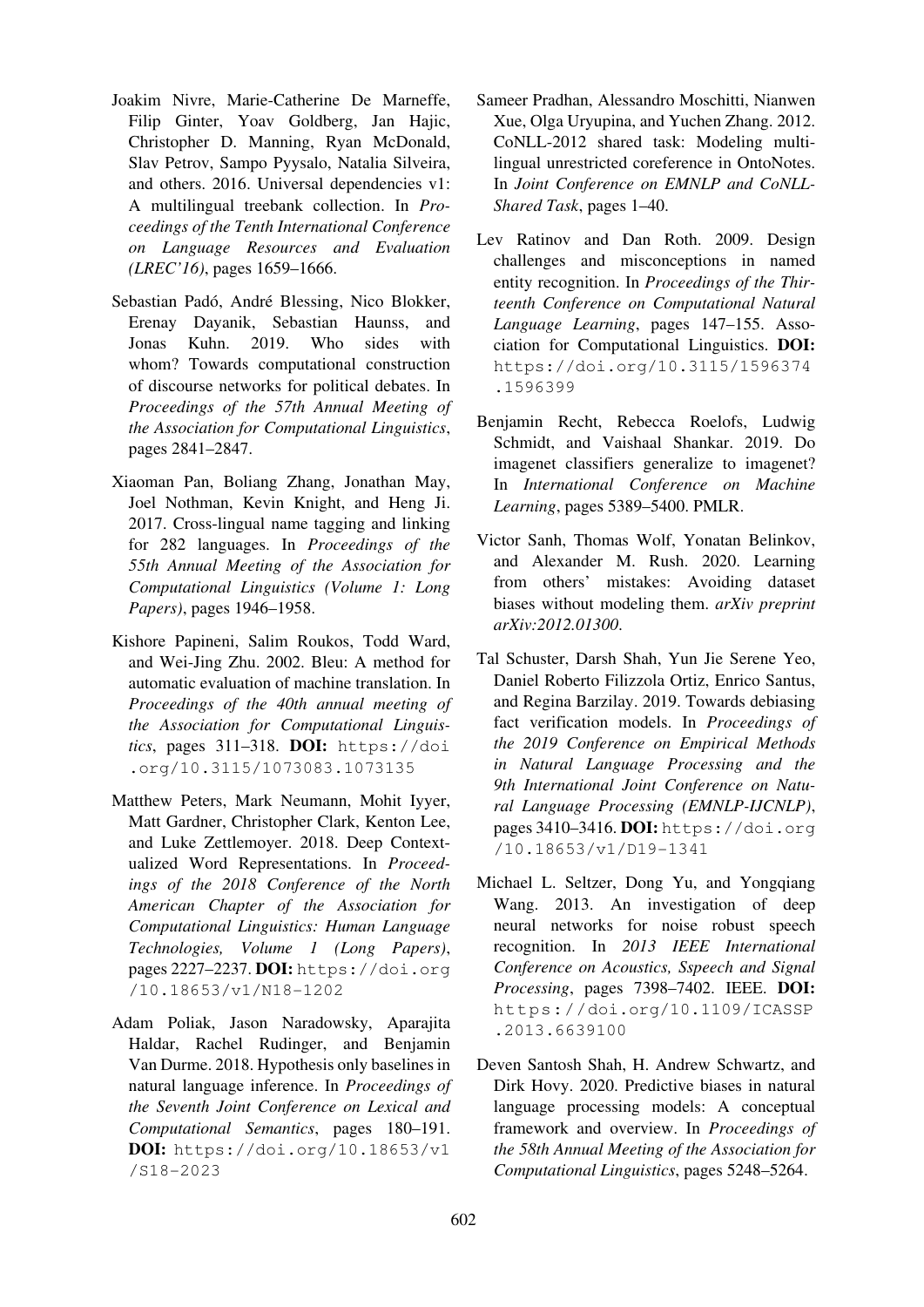- Anders Søgaard. 2013. Part-of-speech tagging with antagonistic adversaries. In *Proceedings of the 51st Annual Meeting of the Association for Computational Linguistics (Volume 2: Short Papers)*, pages 640–644.
- <span id="page-17-2"></span>Benjamin Strauss, Bethany Toma, Alan Ritter, Marie-Catherine de Marneffe, and Wei Xu. 2016. Results of the WNUT16 named entity recognition shared task. In *Proceedings of the 2nd Workshop on Noisy User-generated Text (WNUT)*, pages 138–144.
- <span id="page-17-6"></span>Christian Szegedy, Wojciech Zaremba, Ilya Sutskever, Joan Bruna, Dumitru Erhan, Ian Goodfellow, and Rob Fergus. 2013. Intriguing properties of neural networks. *arXiv preprint arXiv:1312.6199*.
- <span id="page-17-4"></span><span id="page-17-1"></span>James Thorne, Andreas Vlachos, Christos Christodoulopoulos, and Arpit Mittal. 2018. Fever: A large-scale dataset for fact extraction and verification. In *Proceedings of the 2018 Conference of the North American Chapter of the Association for Computational Linguistics: Human Language Technologies, Volume 1 (Long Papers)*, pages 809–819. DOI: https:// doi.org/10.18653/v1/N18-1074
- <span id="page-17-10"></span>Erik F. Tjong Kim Sang. 2002. Introduction to the CoNLL-2002 shared task: [Language](https://doi.org/10.18653/v1/N18-1074)[independent](https://doi.org/10.18653/v1/N18-1074) [named](https://doi.org/10.18653/v1/N18-1074) [entity](https://doi.org/10.18653/v1/N18-1074) [recognit](https://doi.org/10.18653/v1/N18-1074)ion. In *COLING-02: The 6th Conference on Natural Language Learning 2002 (CoNLL-2002)*. DOI: https://doi.org/10.3115/1118853 .1118877
- <span id="page-17-8"></span>Erik F. Tjong Kim Sang and Fien De Meulder. [2003. Introduction to the CoNLL-2003 shared](https://doi.org/10.3115/1118853.1118877) [task:](https://doi.org/10.3115/1118853.1118877) [Langua](https://doi.org/10.3115/1118853.1118877)ge-independent named entity recognition. In *Proceedings of the seventh conference on Natural language learning at HLT-NAACL 2003-Volume 4*, pages 142–147. Association for Computational Linguistics. DOI: https://doi.org/10.3115/1119176 .1119195
- <span id="page-17-13"></span>Matej Ulčar and Marko Robnik-Šikonja. 2020. Finest [BERT](https://doi.org/10.3115/1119176.1119195) [and](https://doi.org/10.3115/1119176.1119195) [crosloengual](https://doi.org/10.3115/1119176.1119195) [BERT:](https://doi.org/10.3115/1119176.1119195) [Less](https://doi.org/10.3115/1119176.1119195) [is](https://doi.org/10.3115/1119176.1119195) [more](https://doi.org/10.3115/1119176.1119195) [in](https://doi.org/10.3115/1119176.1119195) [mu](https://doi.org/10.3115/1119176.1119195)ltilingual models. *arXiv preprint arXiv:2006.07890*. DOI: https://doi.org /10.1007/978-3-030-58323-1 11
- Prasetya Ajie Utama, Nafise Sadat Moosavi, and Iryna Gurevych. 2020a. Mind the tradeoff: Debiasing NLU models without degrading the in-distribution performance. *arXiv preprint arXiv:2005.00315*.
- <span id="page-17-7"></span>Prasetya Ajie Utama, Nafise Sadat Moosavi, and Iryna Gurevych. 2020b. Towards debiasing NLU models from unknown biases. In *Proceedings of the 2020 Conference on Empirical Methods in Natural Language Processing (EMNLP)*, pages 7597–7610.
- <span id="page-17-0"></span>Ashish Vaswani, Noam Shazeer, Niki Parmar, Jakob Uszkoreit, Llion Jones, Aidan N. Gomez, Łukasz Kaiser, and Illia Polosukhin. 2017. Attention is all you need. In *Advances in Neural Information Processing Systems*, pages 5998–6008.
- <span id="page-17-9"></span>Antti Virtanen, Jenna Kanerva, Rami Ilo, Jouni Luoma, Juhani Luotolahti, Tapio Salakoski, Filip Ginter, and Sampo Pyysalo. 2019. Multilingual is not enough: BERT for Finnish. *arXiv preprint arXiv:1912.07076*.
- <span id="page-17-12"></span><span id="page-17-11"></span><span id="page-17-5"></span>Alex Wang, Amanpreet Singh, Julian Michael, Felix Hill, Omer Levy, and Samuel Bowman. 2018. Glue: A multi-task benchmark and analysis platform for natural language understanding. In *Proceedings of the 2018 EMNLP Workshop BlackboxNLP: Analyzing and Interpreting Neural Networks for NLP*, pages 353–355. DOI: https://doi.org /10.18653/v1/W18-5446
- Adina Williams, Nikita Nangia, and Samuel R. Bowman. 2017. A bro[ad-coverage challenge](https://doi.org/10.18653/v1/W18-5446) [corpus for sentence understan](https://doi.org/10.18653/v1/W18-5446)ding throughv inference. *arXiv preprint arXiv:1704.05426*. DOI: https://doi.org/10.18653/v1 /N18-1101
- <span id="page-17-3"></span>Ji Xin, Raphael Tang, Jaejun Lee, Yaoliang Yu, and J[immy Lin. 2020. DeeBERT: Dynamic](https://doi.org/10.18653/v1/N18-1101) [early exiting](https://doi.org/10.18653/v1/N18-1101) for accelerating BERT inference. In *Proceedings of the 58th Annual Meeting of the Association for Computational Linguistics*, pages 2246–2251, Online. Association for Computational Linguistics. DOI: https://doi.org/10.18653/v1/2020 .acl-main.204
- Yadollah Yaghoobzadeh, Remi Tachet, Timothy [J. Hazen, and Alessandro Sordoni. 2019.](https://doi.org/10.18653/v1/2020.acl-main.204)